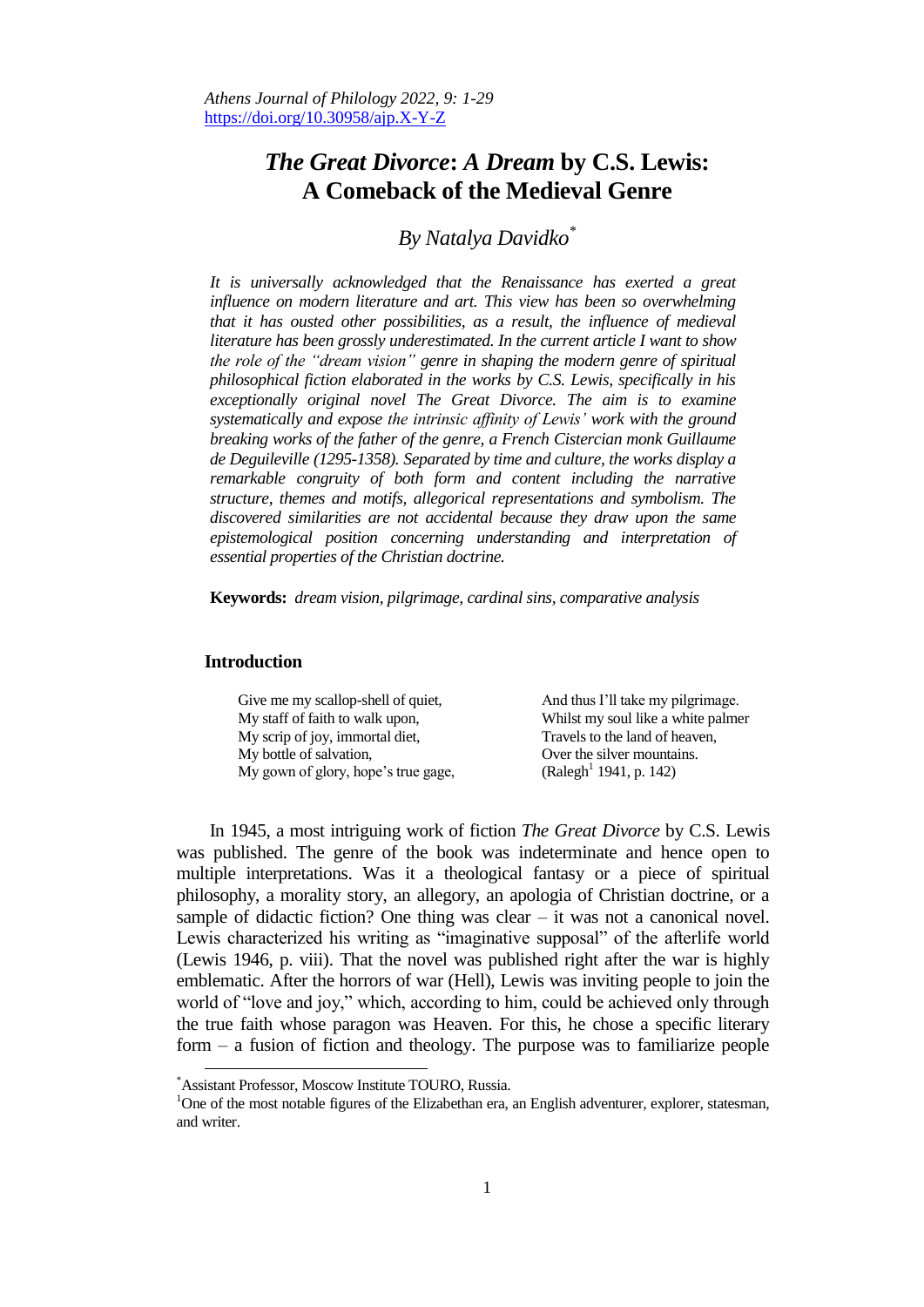with the essentials of the Christian doctrine wrapping them up in literary images, which are informed with biblical meanings and significance. In his religious and philosophical explorations, Lewis draws on a medieval genre that had the same aim of propagating Christian virtues and spirituality about six hundred years ago.

The genre of dream vision, an allegory presented as a dream, was especially popular in the Middle Ages and endured well into the 17th century. The bestknown examples are the *Roman de la Rose* (13th century), Langland's *Piers Plowman* (1366-1399), John Bunyan's *Pilgrim's Progress* (1678), and some other literary pieces of later dates such as Oyston's *The Pilgrimage of a Soul* (1909). Undoubtedly, the works of Guillaume de Deguileville<sup>2</sup>, the founding father of the genre, of whose works Lewis had profound knowledge being a medievalist and teaching Medieval literature in Oxford and Cambridge, had the greatest effect on the writer. Unfortunately, the *Divorce's* affinity with *Le Pèlerinage de Vie Humaine* and *Le Pèlerinage de l'Âme*, in which allegorical and theological conceptualizations of Sin, Salvation, Hell, Heaven, etc. were ideated, has not so far received scholarly attention it deserves. The current article is meant to make up for this gap. Even in the French critical tradition despite their remarkable popularity in the fourteenth century, Deguileville's narratives had suffered critical neglect until a rise in interest in the middle of the 20th century. And still, large-scale projects appeared much later and the first volume of essays dedicated to *Les Pèlerinages* was published only in 2008 (Nievergelt and Kamath 2013). The objective of the research is comparative analysis of Lewis' *Divorce* with its two French precursors. We hope to find structural congruity and illuminating parallelisms fostered by the common theological and philosophical orientation. Applying comparative analysis, we plan to explore structural peculiarities, common theological themes and moral dilemmas, imagery and the leading symbols both secular and religious.

# **Scholarship on** *The Great Divorce*

 $\overline{a}$ 

In the article written in 2017, Michael Jeffress and William Brown express concern at the disturbing scarcity of critical works devoted to Lewis's *The Great Divorce* (Jeffress and Brown 2017, p. 3). We consider it feasible to give a brief survey of literary criticism choosing critics that illuminate some important aspects about Lewis's work. First of all, researchers are concerned with the influence of Dante's *Divine Comedy,* on Lewis's novel in terms of structure, basic imagery, thematic composition, organization of events and characters. Thus, Joe Christopher exposes most obvious similarities showing how Dantean imagery frames Lewis's presentation of theological subjects focusing on the pattern of Dantean allusions. He sees clear analogy between Dante and Lewis as fictional narrators; MacDonald and Beatrice as God-bearing images exerting influence on the literary egos. He emphasizes strong similarities between the coming of Sarah Smith and Beatrice including the light coming from them, the accompanying procession of Angels,

<sup>2</sup>The author of a pilgrimage trilogy: *Le Pèlerinage de vie humaine* (1330); *Le Pèlerinage de l'âme* (1358); *Le Pèlerinage de Jhesus Crist* (1337).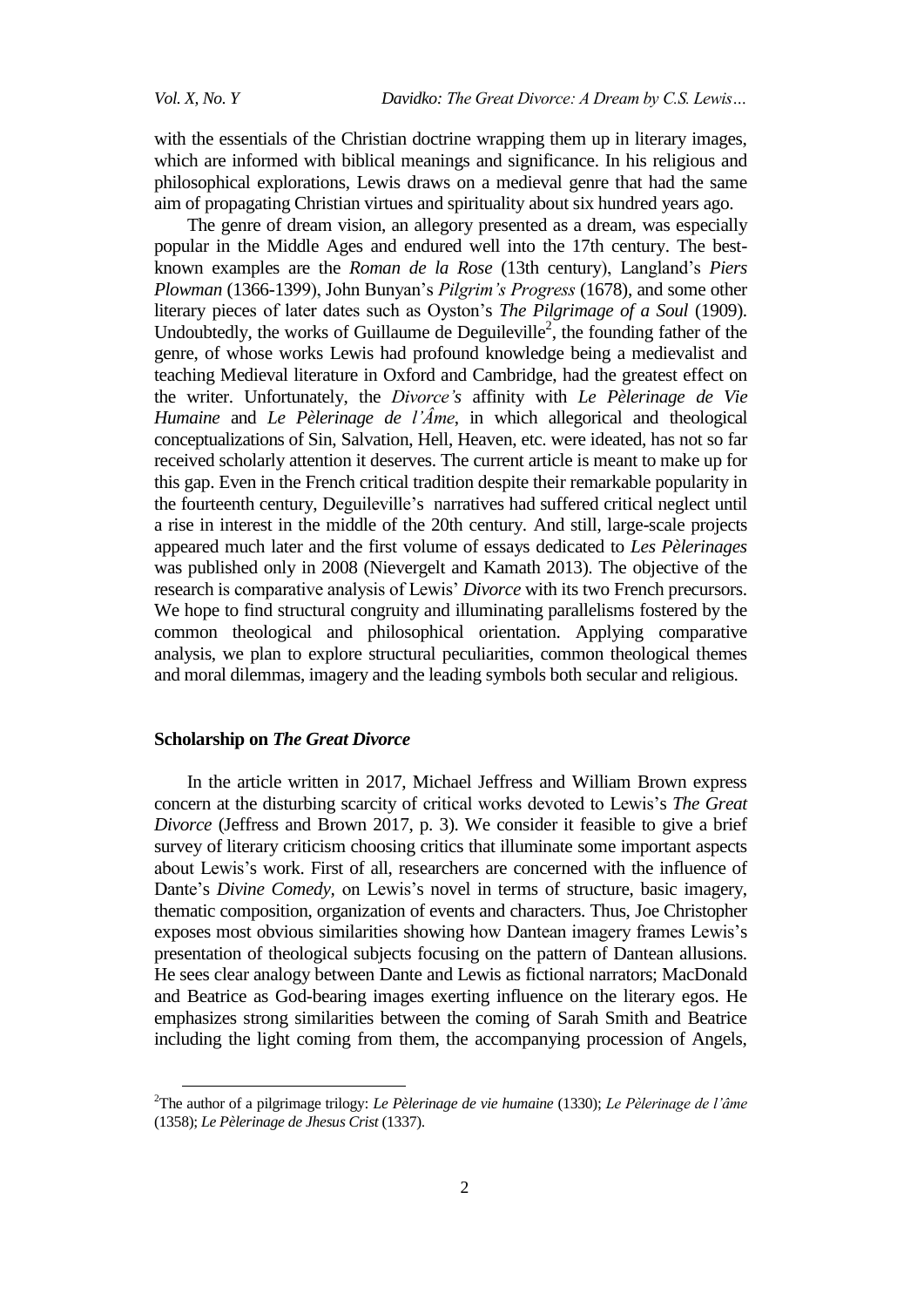$\overline{a}$ 

and the sounds of heavenly music (Christopher 2011, p. 83). Christopher comes to a conclusion:

―Both the macrocosm and the microcosm show the same organizational pattern. Lewis wants the Dantean imagery to frame and support his material. ... Lewis pays homage to Dante's great work, without requiring readers to know it" (Christopher 2011, p. 94).

A number of researchers study non-Dantean sources of the novel and place *The Divorce* within a broader context of world literature or look for links with dream visions produced on the English soil. I can cite a short but insightful article by Robert Boenig (1983), who gives a sweeping picture of the roots of *The*  Divorce from ancient precursors of this medieval genre like Cicero<sup>3</sup> and Boethius,<sup>4</sup> whose works were very influential in England in the Middle Ages and early Modern Period (suffice it to mention that Queen Elizabeth I personally translated Boethius) to Chaucer and Lydgate. He looks for similarities and analogues in *The Romance of the Rose*, but never mentions Guillaume de Deguileville; such critical overlook is regrettable. Boenig emphasizes that ―similarities are not just on a general level but descend to the most specific, concrete details" (Boenig 1983, p. 32), among which he mentions descriptions of nature and heavenly inhabitants, the moral point of choice, discusses the concepts of time and size in respect to Hell and Heaven. Amber Dunai finds close links with and highlights a striking resemblance of events and theological conversations featured in *the Divorce* to those in the medieval poem *Pearl*. The plot of *Pearl* is amazingly congruent with several episodes in *The Divorce* which expose and condemn possessiveness in familial relations, obstinate adherence to the earthly system of justice and reward, and above all the rejection of divine love as the allembracing Love of God opposed to all kinds of earthly "counterfeits" (Dunai 2018, p. 12).

Lewis's doctrine of free will and freedom of choice attracts many literary critics as do his views of Heaven and Hell. The themes are so closely interwoven that when discussing free will – and there is mutual agreement that it is central to Lewis's work (Cox 1999), – researchers invariably arrive at the issue of Heaven and Hell. Robert H. Smith (1981) considers that people shape their personalities through innumerable choices and thus destine themselves to salvation or damnation, and even God cannot overrule their free will (Hooper 1996, p. 281). The idea is developed by Jeffress and Brown, who studied rhetorical strategies of

<sup>&</sup>lt;sup>3</sup>Marcus Tullius Cicero (106-43 BC) was a Roman statesman, lawyer, scholar, and philosopher. In his famous work *Republic,* he describes a young statesman Scipio Africanus, who falls asleep and meets his ancestor, who takes him to the heavens. From that height, Scipio looks down upon the earth and understands many things about reality which so far have been inconceivable to him (Boenig, p. 31). For a detailed analysis see Lewis (1964, pp. 24–33).

<sup>4</sup>Anicius Manlius Severinus Boëthius (475–525) was a Roman senator, consul magister, and philosopher of the early 6th century. His *Consolation of Philosophy*, a treatise written in prison awaiting execution for treason, recounts Boëthius' meeting with Lady Philosophy in a dream, who reveals to him that true wisdom lies not in the unstable world of earthly success, but the ultimate superiority of the mind. For a detailed analysis see Lewis (1964, pp. 75–88).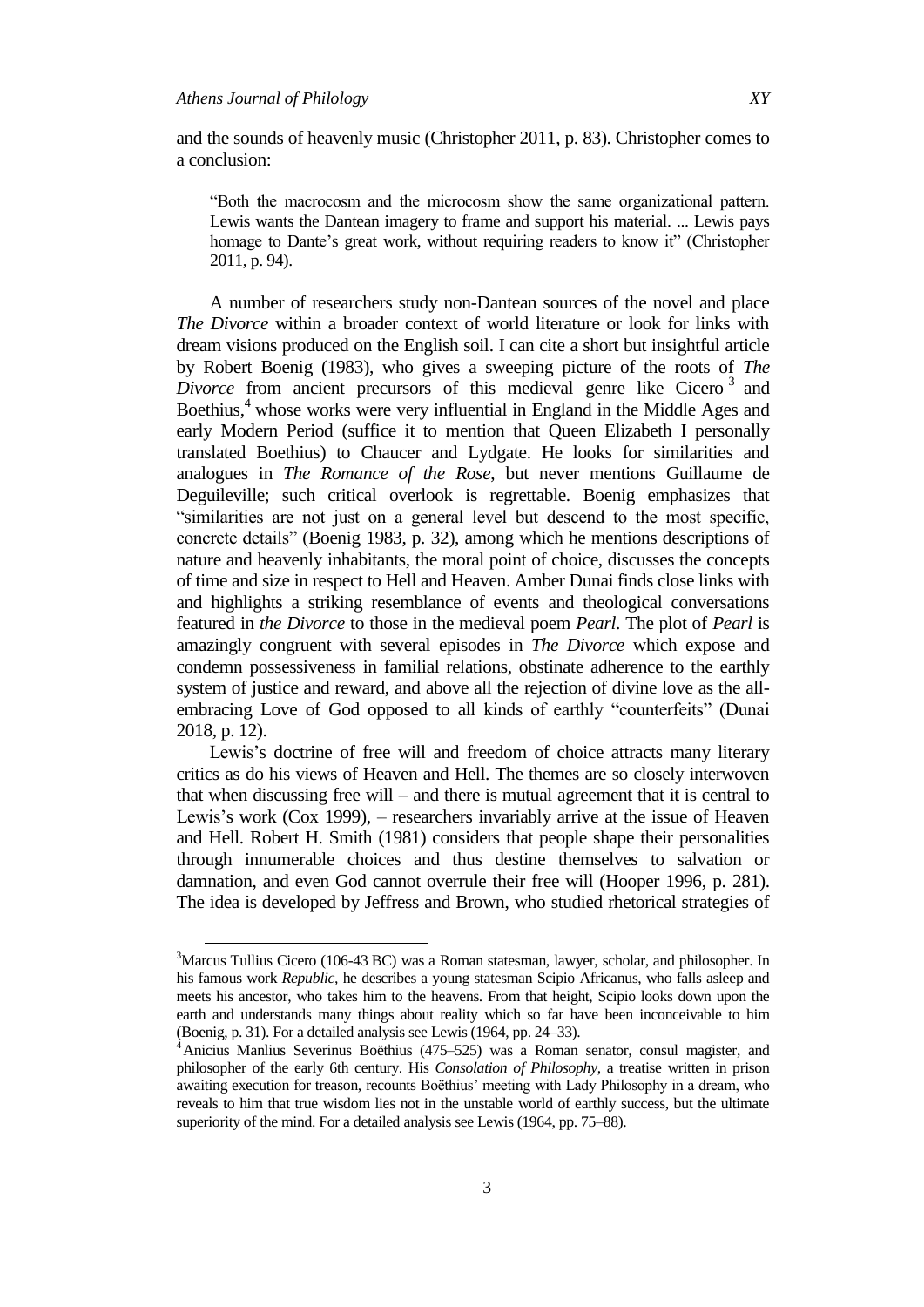the *Divorce* and described Lewis's dream fantasy as a reminder to readers of their freedom to choose how to live, and Heaven and Hell as consequences of the many choices made throughout life (Jeffress and Brown 2017, p. 12). Wayne Martindale observes that "we choose Heaven or Hell, daily becoming someone more suited for Heaven or someone who wouldn't like the place even if it were offered" (Martindale  $2005$ , p. 18). He also emphasized the idea that Heaven is "utter reality; Hell is nothing" and "Heaven is our natural home." Echoing this idea, Monika Hilder points out that Lewis's works are informed with the biblical worldview of the reality of Heaven as "humanity's true country" pulsating with cosmic joy. "In his fiction we encounter the unseen world eternity and experience it to be what it is: more real than the seen, transitory world" (Hilder 2018, pp. 99– 100).

Many researchers are interested in Lewis's general ideas about fusing fiction and Christianity and his rhetoric strategies. Margaret Hannay concentrates on Lewis' theory of mythology, for whom myth is the very core of literature and theology alike: Lewis considered myths to be the "vehicle of the earliest sacred truth" conveying the very essence of historical events and is central to the Christian Faith (Hannay 1969, p. 14). Robert J. Palma analyzes Lewis's extensive use of analogies as illustrative examples, which render theological and moral truths more intelligible (Palma 2005, p.99).

A comprehensive study by Clyde Kilby of Lewis's works allows us to understand better Christian theology as presented in fiction by the former atheist and strict spiritualism that came to replace his straightforward materialism. Kilby's analysis shows that Lewis's writings starting with the first published novel *Pilgrim's Regress* were an overture to the *Great Divorce,* and one theme runs through all of them – the human soul in search of Heaven and love of God. Though his aesthetics had undergone a great transformation from depicting medieval-like allegorical figures with literally relevant charactonyms (Mr. Enlightenment, Mr. Mammon, the Clevers) to ordinary people whose conduct is judged through the lens of hell/heaven antithesis, one idea that remains unalterable is the necessity of active engagement in spiritual growth and moral choices even in the afterlife (Kilby 1964, p. 43).

To sum up, very few works have studied the complexity of relations of Deguileville's *Pèrelinages* with modern works, in our case *The Great Divorce.*

## **Material**

The material for close reading is Lewis's *The Great Divorce* referred to in text quotations as *Divorce* and two of Deguileville's pilgrimages: *Le Pèlerinage de Vie Humaine* (The pilgrimage of human life) and *Le Pèlerinage de l'Âme* (The pilgrimage of the soul), the former being designated in the article as *La Vie*, the latter as *l'Âme*. Written in 1330 in France, *la Vie* was first printed in England by William Caxton in 1483. It is considered to have become the founding work of the dream vision genre in the literary history of England: it generated a wide array of prosaic and poetic works devoted to pilgrimages to holy places, knightly crusades,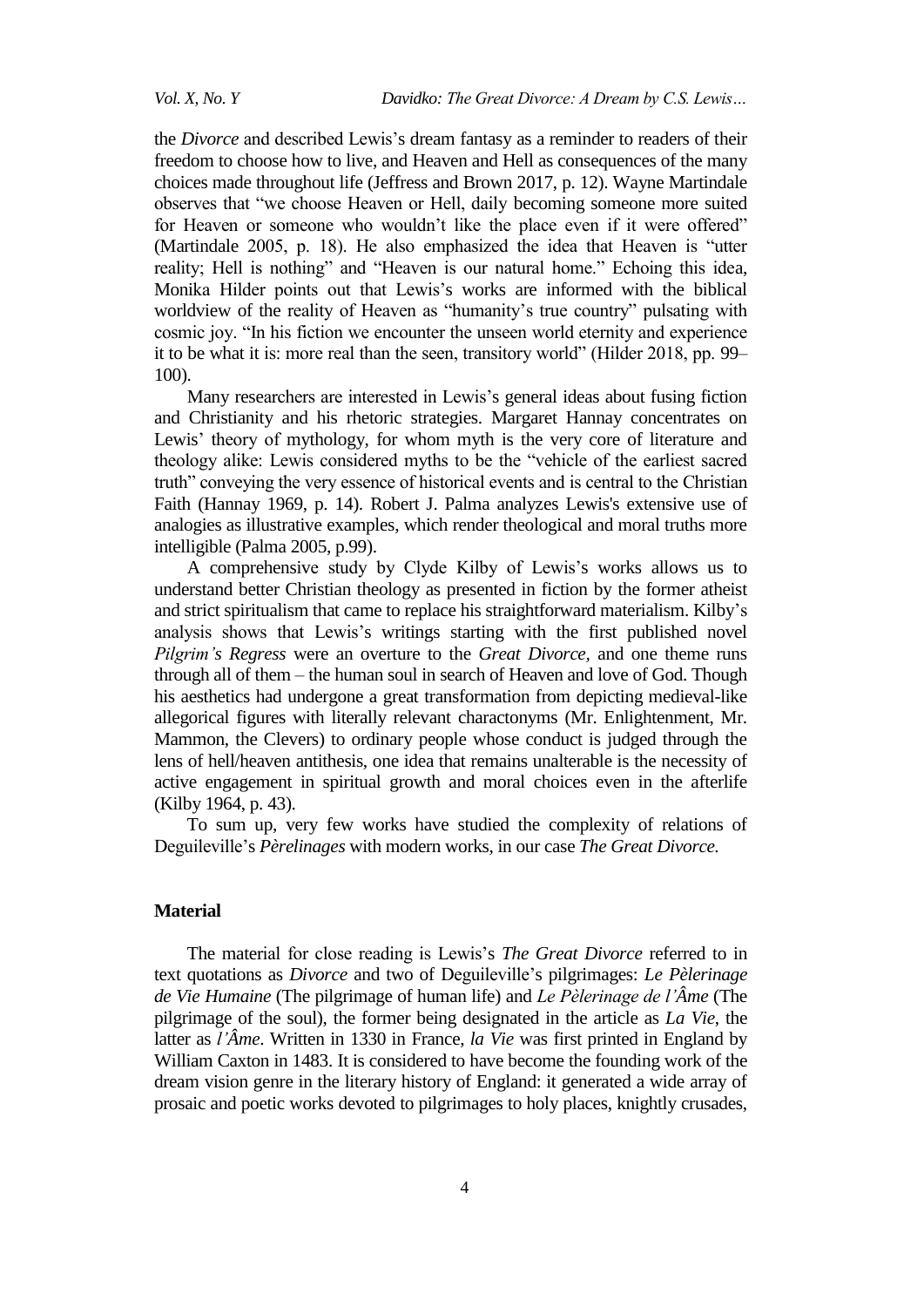in medieval England it circulated in manuscripts, in 1413, it was translated into English but was published by William Caxton only in 1483 enhancing the influence of the genre on the medieval literature.

# **Methodology**

The method of comparative analysis is employed in this research as we think it can expose to the best advantage the plenitude of links between the Old French texts and their ingenious revival by the 20th century author. With the help of this method we can grasp the interpretative nuances in the presentation of religious and moral conceptions in Lewis's literary piece and detect the influence of medieval thought. Put in an interpretative position, a researcher is to choose *tertium comparationis,* grounds for comparison, that concern both form and content, which participate in the construction of meaning. The chosen analogs must be interpretable in terms of the expression of a meaning that underlies the congruent excerpts.

As far as the form is concerned, we single out at least three levels for comparison: general framing of all the three texts, textual structure and structure of separate episodes. In the "lens" of content, the fundamental characteristic of the texts under analysis is the plexus of transcendent things with man's worldly experience. In this respect, we can delineate general "constitutive" elements of the Christian doctrine and see how they are represented in the medieval and modern works. Second, specific reifications of the abstract, general idea of Sin, governed by imaginative factors implicating linguistic and visual fantasy. And third, as Cassirer pointed out, "the process of abstraction can be carried out only with respect to such contents as have already been in some way defined and designated in language and thought" (Cassirer 1980, p. 280). This brings us to the analysis of a common system of symbolic forms as "material vehicles of signification," modes of objectification of a particular ideational content. Symbolic elements in a literary text have an implied value that may be inferred from intercultural and/or intertextual connections between a given symbol and the broad realm of intellectual thought, in which it is imbedded (religion, myth, philosophy, folklore, and literature) and which informs the symbol with multifarious overtones and connotations. The challenge for the researcher is to illuminate the venues of image creation and figurative representations common for both authors.

#### **Summaries**

Since the work by Lewis and those by Deguileville may not be well known to the reading public, I find it feasible at this point to present succinct summaries of the three pilgrimages.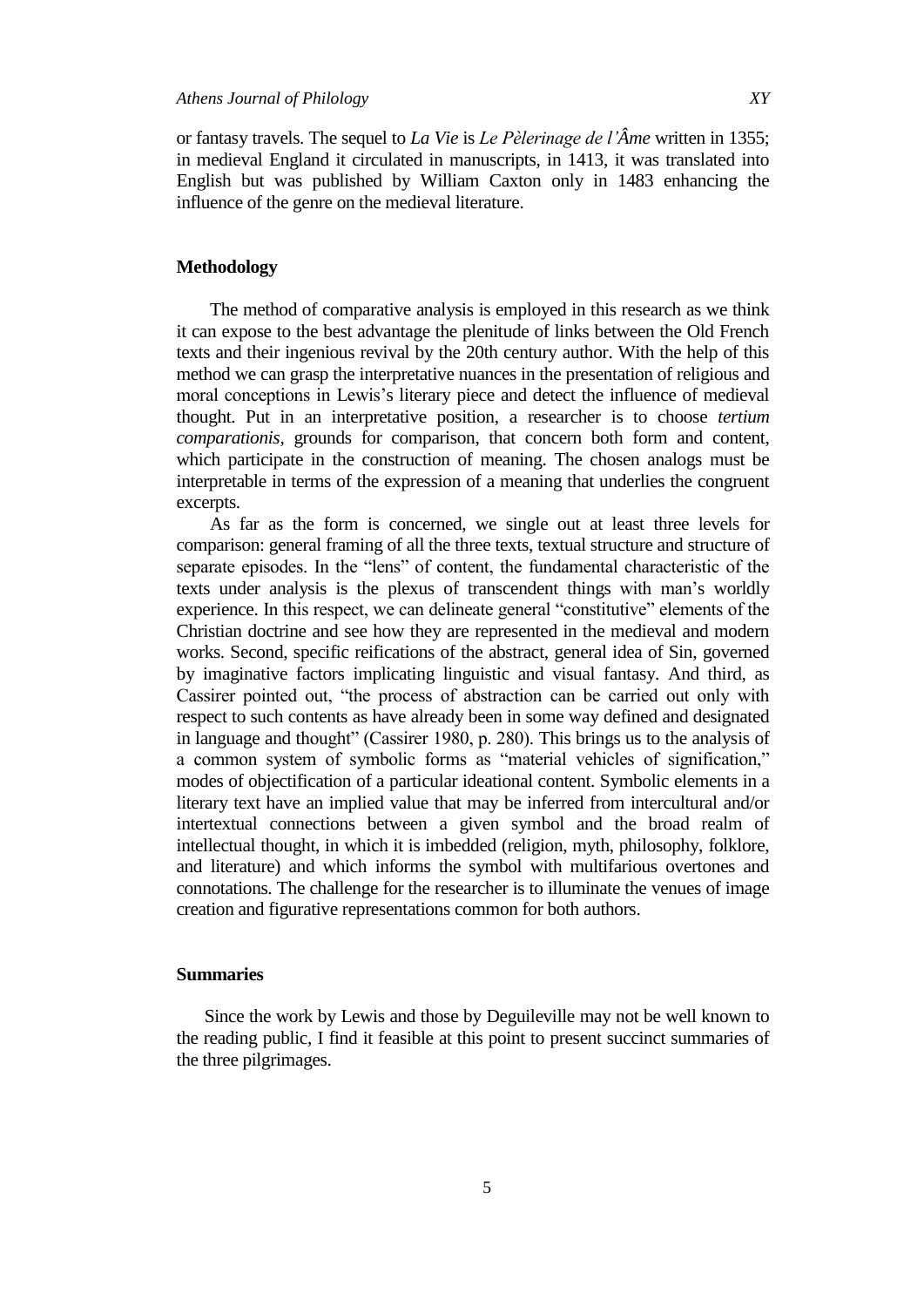$\overline{a}$ 

#### *C.S. Lewis's The Great Divorce*

An unnamed Narrator is queuing up with a small group people for a bus that must take them away from the Grey Town. From conversations on the bus, we understand that it is the world of the dead, and judging by the gruesome surroundings, it is either purgatory or hell. Their destination is the "outskirts" of Heaven. The bus lands on a cliff above the abyss on the edge of dawn. Travelers get off and find themselves in a paradisiacal landscape, which looks like the garden of Eden with groves of cedars (a biblical tree), a glistening river and mountains far off, with lions and panthers playing, unicorns coming to the sound of a horn and larks singing. The queerness of the landscape is its vastness, so that Hell looks like a pebble of the earthly world; and nature around is made of the unbendable and unbreakable matter. Light, too, is heavy "like solid blocks, intolerable of edge and weight" (*Divorce*, p. 128). On arriving, the travelers lose their physical form and become "phantoms," or Ghosts, fully transparent in the light, "and imperfectly opaque when they stood in the shadow of some tree" (*Divorce*, p. 27).

Some travelers are so frightened that they rush back to the bus. Those who stay, see strange people coming to meet them. They are bright and heavy, and of no particular age. "The earth shook under their tread as their strong feet sank into the wet turf. Some were naked, some robed, and the robes did not disguise the massive grandeur of muscle and the radiant smoothness of flesh" (*Divorce*, p. 30). The narrator describes them as Spirits, or "Solid people," or "Bright people." The flesh they are made of is also different from the human flesh. They seem to be made of solid light and emanate it in every movement. They are coming from the mountains to meet their relatives or acquaintances and try to convince them to stay here in the land of everlasting joy, but the final choice is up to the newcomers.

In the following chapters the narrator becomes witness to several meaningful encounters between Ghosts, who incarnate diverse sins, vices or misinterpreted virtues and Spirits, the bearers of God's truth. He sees a high-handed wife, whose social ambitions drove her husband to a nervous breakdown and early death and who is willing to regain control over him again; a desperate mother who has come to claim her son; people who have got so bogged down in earthly customs and values that could no longer tell good from evil; he also sees conversion of a sinner into the Bright Spirit when he triumphs over his sensual pleasures.

In the middle of the story, the Narrator meets George MacDonald<sup>5</sup>, a writer who was the first to have introduced a sixteen-year-old boy to Christianity and Holiness. MacDonald agrees to act as the Narrator's guide, and the journey becomes easier with "the strong arm of the Teacher." For the rest of the novel, each encounter is framed by MacDonald's explanations, which illuminate profound theological principles and reveal Divine Providence informing each encounter.

The focal question is whether the visitors from Hell will open their hearts to God and stay in Heaven. For this, they must denounce the misconceptions of their

<sup>&</sup>lt;sup>5</sup>George MacDonald was a real character, a 19th century fantasy writer, and a passionate defender of Christianity.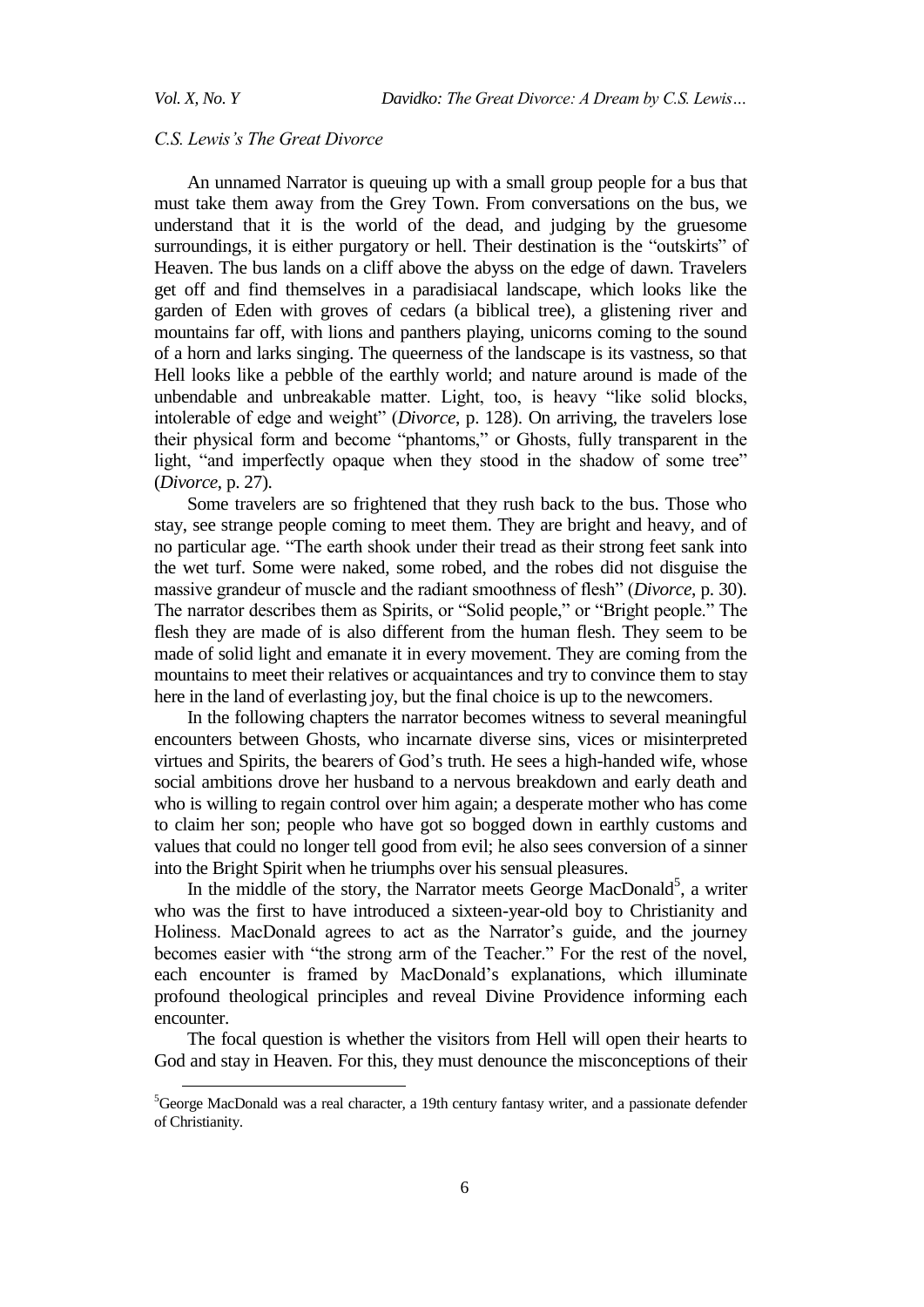earthly experience, stop clinging to familiar patterns, and accept the eternal reality of God's truth: they will get spiritual bodies, solid and bright, but most important they will recast their souls. For this, they must take a long and hard uphill journey to the mountain top where the Sun is rising and God dwells, walking in the environment in which "the grass did not bend under their feet: even the dew drops were not disturbed ... a little flower was hard, not like wood or even like iron, but like diamond ... a leaf was heavier than a sack of coal" (*Divorce*, p. 28). Several ghosts reject the idea outright, in some cases the question remains unanswered, only one sinner has wholeheartedly accepted a new reality.

Just at the moment when he narrator thinks that al last he sees the blinding light coming from God, the teacher pronounces an enigmatic phrase, "Do not ask of a vision in a dream more than a vision in a dream can give." The narrator hears angels singing "Sleepers awake!" and wakes up into the here-and-now horrors of the Second World War in a cold room, "hunched on the floor beside a black and empty grate, the clock striking three, and the siren howling overhead" (*Divorce*, p. 128).

## *Guillaume de Deguileville's The Pilgrimage of Human Life*

The tale starts with the narrator falling asleep and dreaming of the Heavenly city of Jerusalem, which he sees in the mirror and resolves to visit. "Me thowhte as I slepte that I was a pilgrime" (*La Vie*, p. 1). It is a tale about a peccant journey of a man from birth to death. The plot is traditional but intricately woven, with a great number of fateful encounters and characters (all allegorical figures), godly helpers, denizens of hell, and personal choices at each turn of fate. When he arrives there, he sees the streets of the city paved with gold, but the city is an impregnable citadel with Cherubyn, a porter, guarding the gate, a sword with two sharp edges in hand. At this moment the narrator sees a lady of great "fairnesse," dressed in a robe adorned with gold and enveloped with shining stars. She explains that she is Grace Dieu (Grace of God), "the daughter of Him, who is Lord over all," who helps everybody who seeks her help except those "that sinnen dedly," and that he cannot accomplish his mission without her assistance.

Grace Dieu furnishes the narrator with a pilgrim's equipment: "the scrippe (a satchel) and the burdoun (a staff)." The satchel called Faith is made of green silk sprinkled with the blood of martyrs who defended the true faith, and hung with twelve bells of silver, on which parts of scripture are inscribed about God the Father, God the Son, and the Holy Spirit. The staff (Hope) was made of the "tre of Sechim" (shittim wood) that does not rot or perish in the fire, on the end of which there is a shining mirror showing all countries in the world. She also provides him with a protective suit of armor: the girdle of "Righteoufnefs" (righteousness) that should protect the pilgrim from all carnival sins; a helmet called Temperance to defend the eyes and the heart from evil imaginings; a breastplate named Force; a gorget called Sobriety that restrains a person from overeating or speaking abusively; gauntlets to cover wounded hands; but the best weapon of all is the sword called "Justice" that fights evil in others and one's own evil inclinations, which should be kept in the scabbard named Humility; and finally, the shield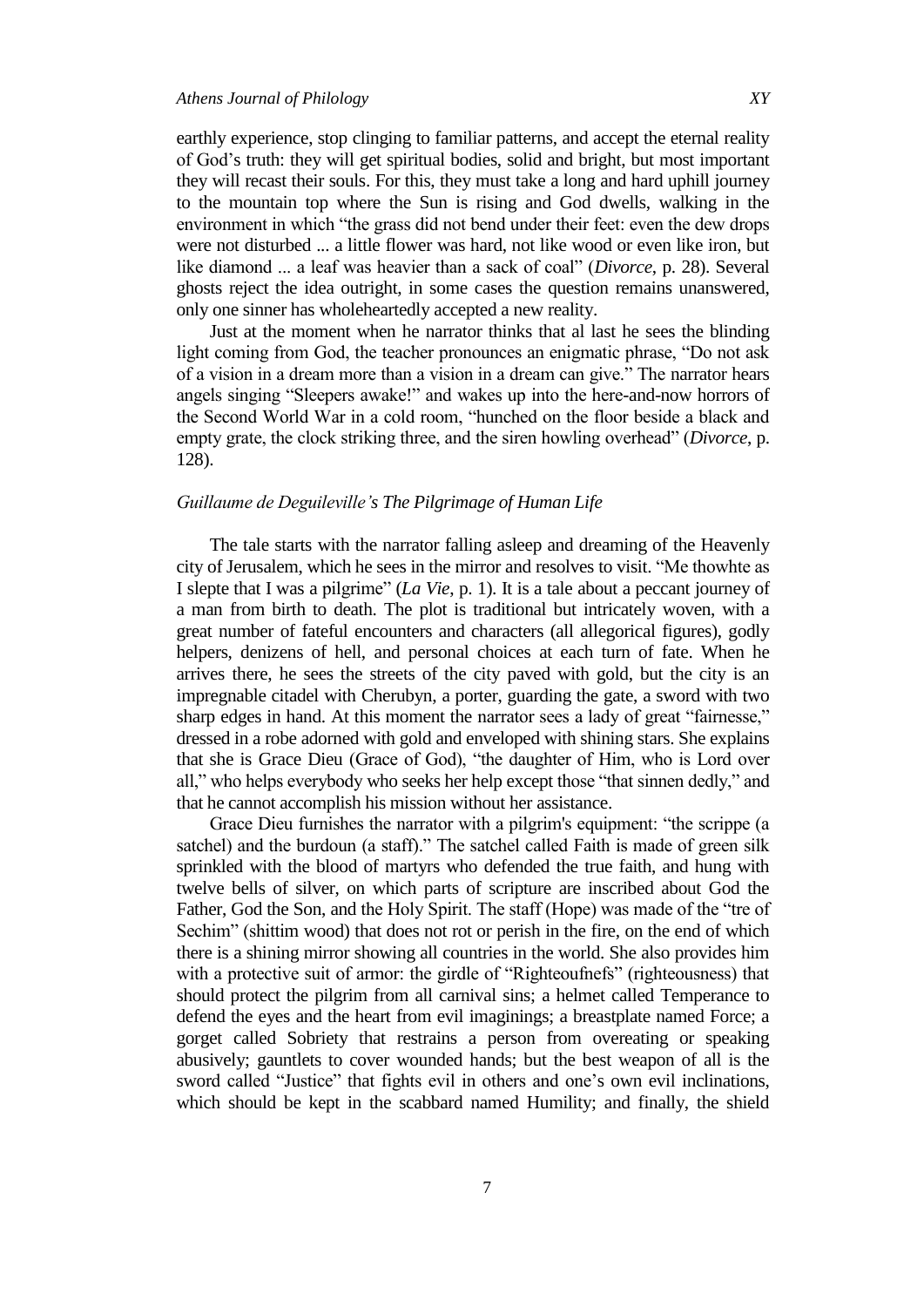whose name is Wisdom or Understanding, which effectually protects all the rest of the armor. The pilgrim complains bitterly that he is too weak to bear the heavy armor. Though Grace Dieu is irritated she brings a "wenche," Memory, with the eyes in the back of her head, to carry the armor and they set out on their way.



**Figure 1.** *The Pilgrim at a Crossroads*

*Source:* Cust 1859, p. 33.

The second part concerns the journey and fateful encounters. At a crossroads, the pilgrim sees two characters and two roads divided by a hedge of thick, prickly bushes. To the right, sits a man, called "Labor or ocupacioun", weaving and reweaving a mat. He explains that only labor "yiueth the bred to the folk with oute which the kinrede of Adam had er this ben dede for hunger" [gives bread to the folk without which Adam's kindred would have been long dead of hunger] (*La Vie*, p. 101). On the other side sits a woman, Idleness, playing with a glove in one hand and with the other hand tucked under her arm. She promises the pilgrim green woods with violets, much sweet music, bodily pleasures and a thousand other amusements (Figure 1). The pilgrim is lured to this path where he meets all Deadly Sins and their companions: Sloth, Pride, Envy, etc., They all attack the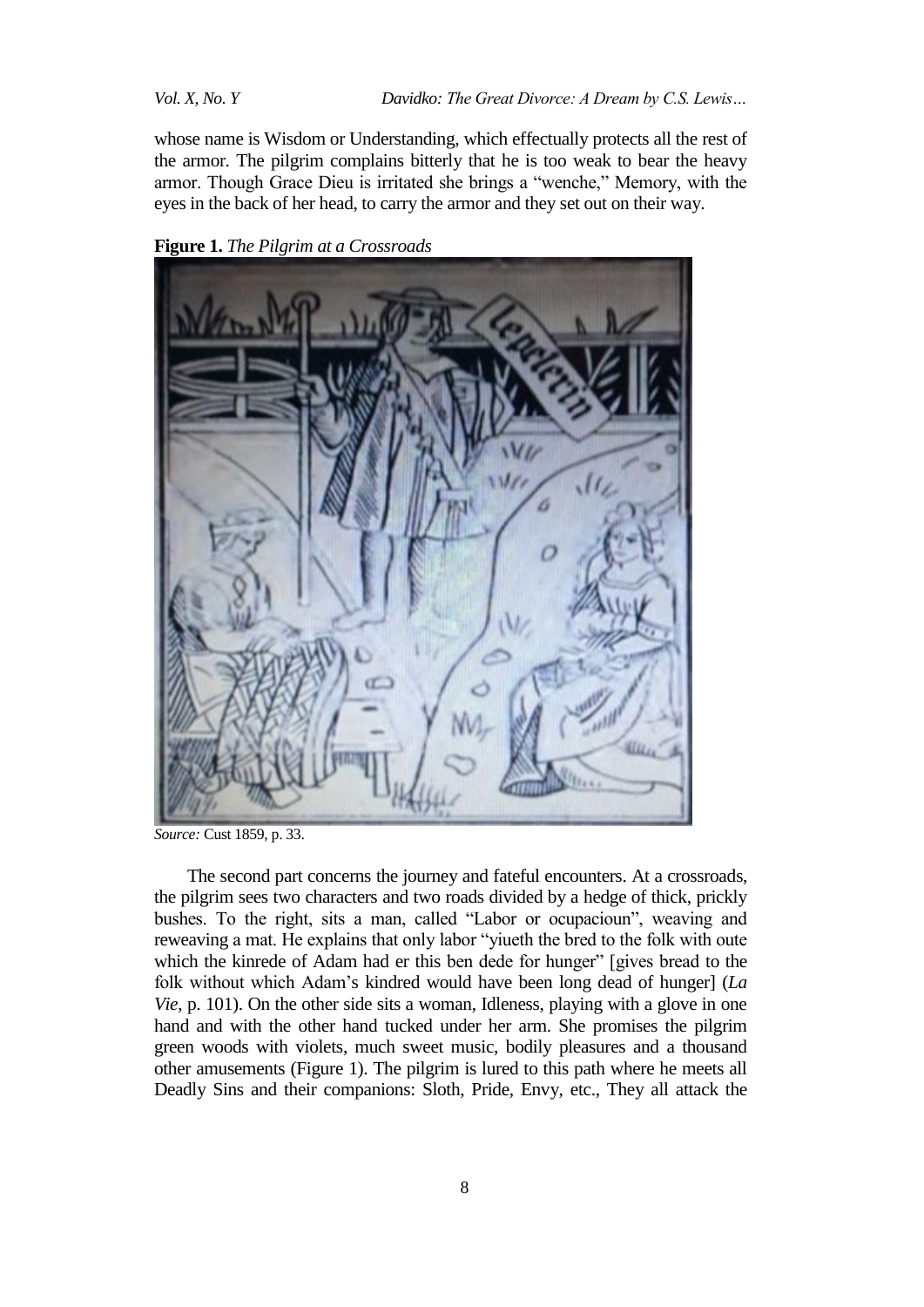pilgrim, try to strangle and smite him, take away his staff and leave him "half ded and litel lyfe in the bodi."

At this moment, he hears a voice coming from the cloud, "Now up wrechche coward now up!" Grace Dieu returns the staff and the pilgrim resumes his journey. Eventually, the pilgrim arrives at the tempestuous sea (representing life) and sees many pilgrims trying to cross it. On the bank there is a Hunter (Satan) who tries to catch people with hooks, nets, cords, traps and snares. Having the staff that cannot sink, the pilgrim steps into the sea and is carried along avoiding the traps set. Sweet Repentance comes upon him, and the pilgrim wishes he could correct all his mistakes. He wishes he had his armor with him; regrets that he has taken the wrong road, laments that he will never see the holy city of Jerusalem.

Right then he sees a ship with a white dove on the mast and Grace Dieu descending from the vessel. "The mast is the cros of jhesu Crist and the wynd is the holi gost" (*La Vie*, p. 192), which may lead the ship to heaven, but for this he must join some monastery. She baptizes the pilgrim in the water flowing from the rock and brings him on board the Ship named Religion which takes the traveler to a monastery where he is visited by Old Age and Infirmity, who are heralds of the coming death. Just before the approach of Death, he finally arrives at the gate to the heavenly city of Jerusalem, but learns he cannot enter it before he pays his debts in Purgatory. At this point the dreamer is awakened by the bell for *Matins* at his monastery in Chaalis.

# *Guillaume de Deguileville's The Pilgrimage of the Soul*

The narration opens with the protagonist falling asleep. In his dream he sees his own death, his soul parting from his body and being taken by his Guardian Angel to the court of the archangel Michael, who is appointed by "Souerayne Kyng [Jesus] to yeue iugement  $\&$  do iustyce to al maner of peple" [sovereign king] to give judgment and justice to all manner of people] (*L'Âme*, p. 5r). The soul is to be judged, the sins and merits weighed on the balance. The soul is relentlessly followed by horrible Satan, who wants to drag it down to hell and acts as a prosecutor at the trial. Deguileville gives a vivid description of the trial very much like those in earthly courts with judge disqualification because he is "nought" indifferent, but frend to one partye;" [not unbiased but friend to one party] a jury consisting of saints that represent all layers of society (gentry, clerks, hermits and monks, wedded folk and married women, widows and maidens), and an adversary system.

The Guardian states that the pilgrim has a good record, because he kept his faith to this last end, never parted with his "skryp and burdon" as befits a good pilgrim. He deserves to be saved and to be received in to "the Souerayne Cyte of Heuenly Ierusalem", which he has sought so long. The Satan claims that the pilgrim is a sinner, because he has continually day by day broken the Lord's Commandments by never taking the right way of virtue and always following paths of sin. In his own defense the pilgrim blames his poverty, man's natural inclination to sin and the wickedness of the world.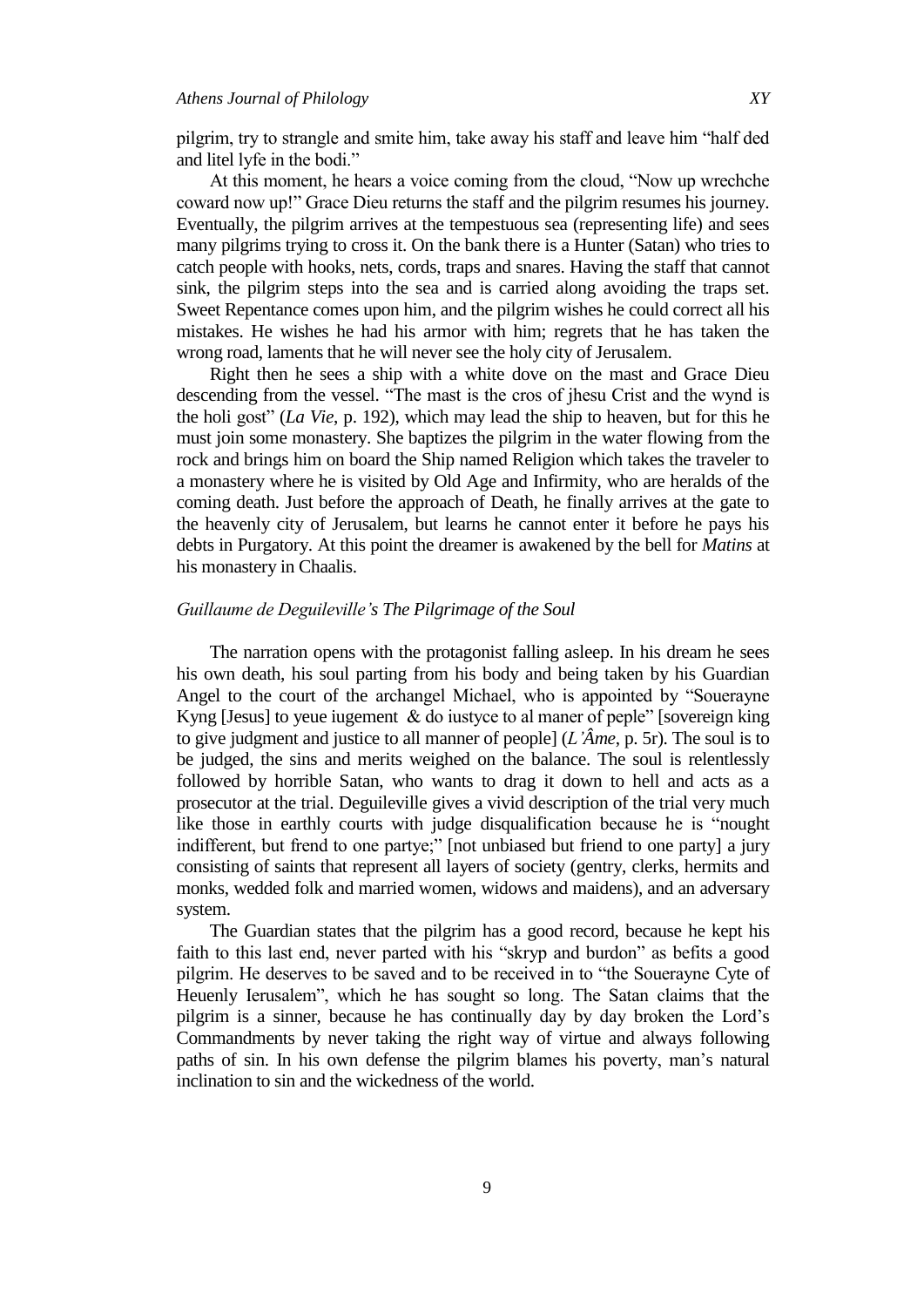When the balance is produced, the pilgrim lays his scrip and burdon that weigh but little and the devil lays such a long list of accusations that it turns the scales. However, Mercy obtains a charter of pardon, which outweighs his sins and the defendant is sentenced to expiation of his sins in purgatory. On his way there he meets all kinds of sinners – horrible, deformed, and maimed figures guilty of cardinal sins. Proud and disdainful sinners have horns; the envious have eyes hanging on their cheeks. Killers and murderers have teeth like boars, and avaricious souls have hooked nails.

After purgation, the soul is taken downward into the depth of the Earth, a place full of awful stench and darkness – Hell. There he sees Lucifer now called ‗Tenebre' (darkness), who is sitting in a burning chair bound with fiery chains and a legion of devils honoring Lucifer and torturing souls in most horrifying ways: The avaricious are eaten by wolves; corrupt judges are flayed; the enemies and pursuers of the Holy Church are thrown into a pit full of vermin and brimstone. Finally, he is taken to Eden where he sees the dry tree and the green tree, and the angel tells him the story of the apple and mankind's salvation. Now the traveler is invisible because his soul is separated from his physical body and is immaterial. Finally, the angel explains the essence of Holy Trinity drawing an unexpected analogy with all terrestrial objects that have three dimensions (breadth, width, and depth), but are one. The Angel wishes the soul a happy reunion with his body and departs; the pilgrim, awakes in his own bed and understands that he has slept for no more than three hours.

## **Comparative Analysis**

Creating fictional narratives which look like real life experiences in order to put people wise to the Christian doctrine and explicate the ideas underlying sometimes very complicated religious imagery is an old tradition successfully revivified by C.S. Lewis in *The Great Divorce,* which manifests all attributes of the medieval genre. All the three tales are set forth as dreams. True, there is no falling asleep in *the Great Divorce*; nevertheless, the novel ends with the traditional awakening. The literary pieces present an account of pilgrimage in the first person singular; in the *Divorce* and *l'Âme,* travelers become invisible, because all materiality is left on the earth. All the pilgrims have guides – the Angel, Grace Dieu, and the Teacher – who explain the meaning of events they witness or participate in. There is an amazing congruence of scenes, images, themes and rhetoric, which is far from being accidental. The narrative structure consists of small bits of experience, a mosaic, which taken as a whole embody the meaning of a more complex idea, in this case the "mystic tenets" of Christianity.

All the three texts have a dialog structure, that is they are organized as verbal exchanges: the pilgrim speaks with personifications of sins, with Grace Dieu or her companions from whom he seeks explanations to many theological concepts; the narrator in the *Divorce* carries on a dialogue with the Teacher trying to understand the essence of what is going on; to a greater part, the fabric of the novel consists of lengthy conversations between Ghosts and Spirits. The organization of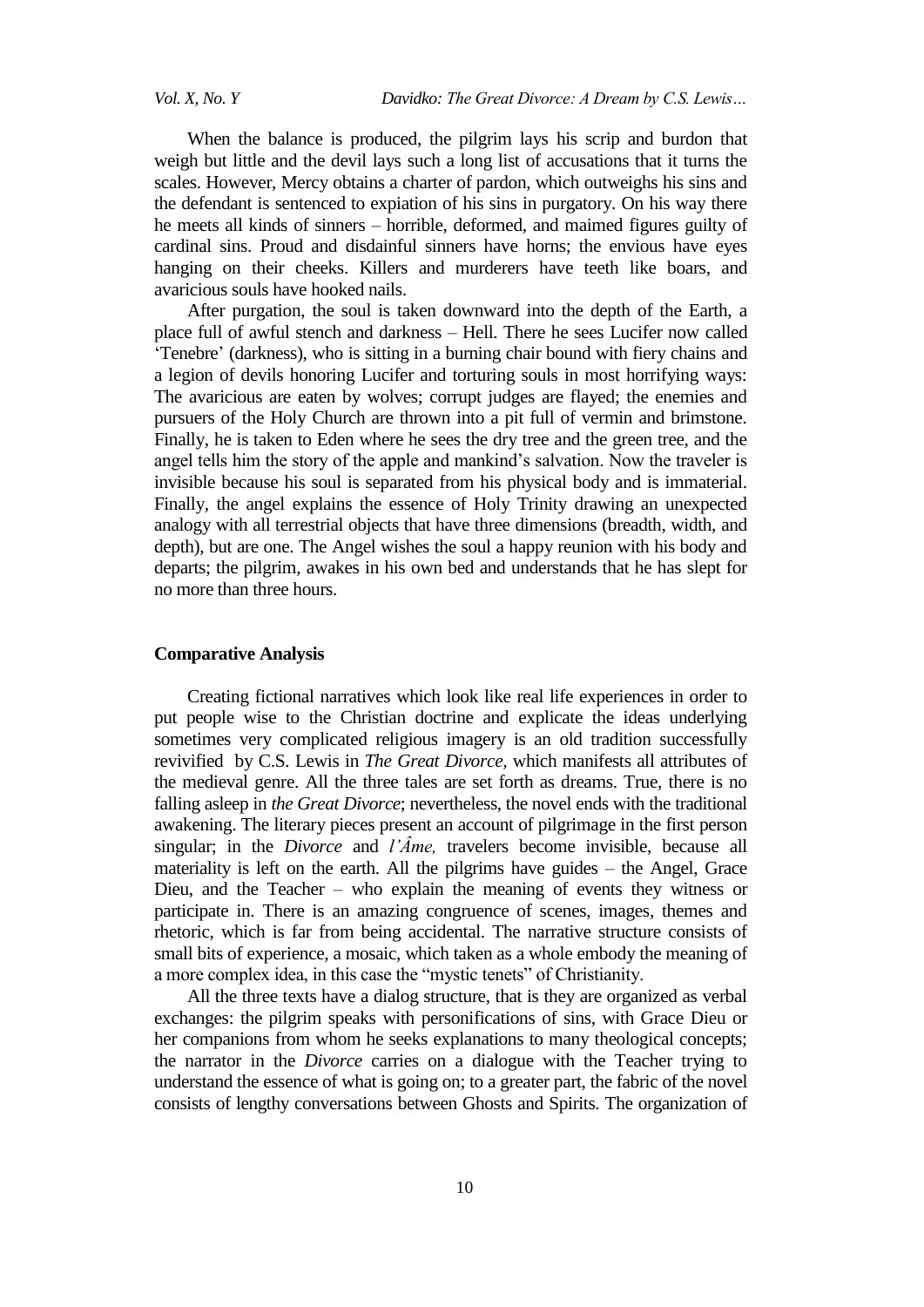these exchanges is complex and two-layered. They have a surface structure with a very elaborate arrangement of utterances according to the status of speakers, relationships between them and the topic of the colloquy. More important, dialogs have an additional dimension, a deeper layer representing a religious ideation system, whose conventions must be inferred by the reader and important theological conceptualizations must be arrived at. To enhance the explanatory power of dialogs, the author gives clues by using repetition of meaningful sentences or words. For example, the Big Ghost repeats the phrase "get my rights" in the talk with his vis-à-vis nine times, which implicates cognitively significant content: mutually exclusive interpretations of justice and reward in earthly and heavenly life and a difficult choice the Big Ghost must make between accepting God's laws or rejecting them.

#### **Common General Themes**

The themes generally present in religious writings are baptizing by water, purging by fire, pain and suffering, penitence and redemption, and some other. Unfortunately, they cannot be indicative of the innermost affinity of the literary works. We should look for specific imagery that cannot be ascribed to the universality of religious rhetoric, for specific interpretations whose congruity points to a close derivational relationship. In literature, the content acquires a meaning in virtue of the literary form. *Pilgrimage* is the rhetorical and narrative framing of the three works and the name for the genre, within which fictional characters move from place to place, from one event to another, and their actions and encounters are interpreted in the light of the Christian doctrine.

# *Pilgrimage*

Pilgrimage was common practice in the Medieval world. "The medieval man was by no means static. Kings, armies, prelates, diplomats, merchants, and wandering scholars were continually on the move. Thanks to the popularity of pilgrimages even women went far afield" (Lewis 1964, p. 143). The concept of pilgrimage is informed with several meanings. It was part of religious devotion when people of different walks of life went on penitentiary journeys either to local holy places or to the city of Jerusalem in the hope to obtain forgiveness and salvation. Pilgrimage remained one of the most important phenomena of medieval religiosity and practice and endured until the Protestant Reformation of the sixteenth century (Whalen 2011, p. xi). Pilgrimage was an allegorical representation of human life from birth to death. (In terms of modern cognitive science, it is a cognitive metaphor *Life is a journey*). The pilgrim in medieval literature turned from an earthly traveler into a heavenly wanderer, moving from bodily death to eternal life, a most popular and captivating image of the genre, which was picked up and developed by C.S. Lewis. So in the early years of Christianity, pilgrimage became a symbol representing both earthly life and afterlife (Bayley 1912), in which souls try to gain insight into the Divine Providence.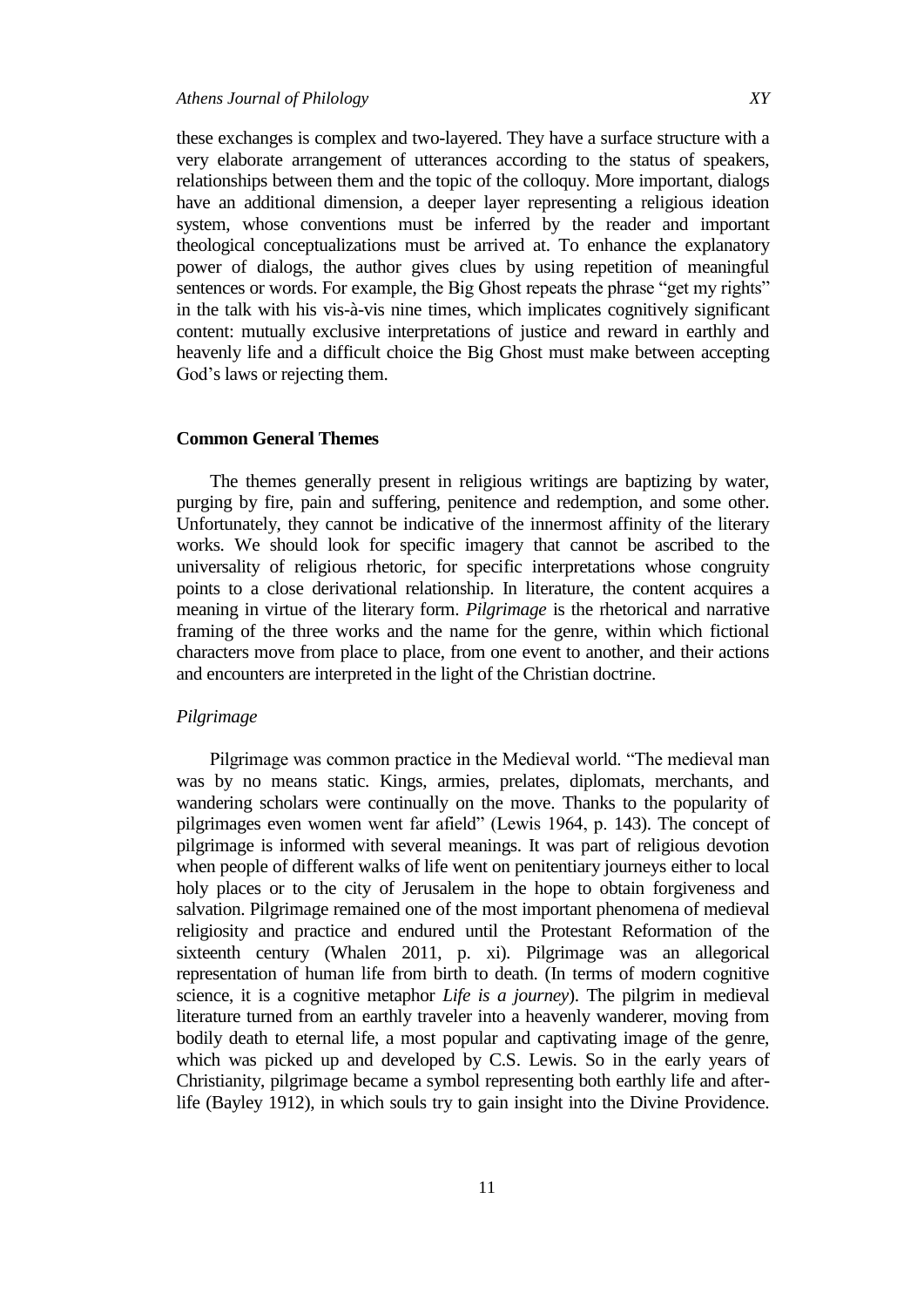In all the three works, pilgrimage is a unifying context for the actions of pilgrims, ghosts, souls and supernal characters.

#### *Ascent*

Another idea unifying the literary pilgrimages is that of *ascent*. The upward movement as a path to salvation permeates the three works, in which various types of ascent deliberated in Christian writings are represented. In *La Vie,* when the way to the heavenly city of Jerusalem is blocked, many folk become birds and fly skyward, others gather feathers and make wings in order to fly in to the city; still others use the ladder (*La Vie*, p. 2). "The Ladder was a favorite emblem of the roadway of the Gods, because it depicted a gradual ascent in goodness, a progress step by step and line upon line towards Perfection" (Bayley 1912, v. I, p. 32). In many religions, ascent to salvation is associated with mountains or hills, on whose tops Gods dwell. Mount Meru, the Indian holy mountain, was said to have three peaks composed of gold, silver, and iron and was venerated as the dwelling place of the Trinity: Brahma, Vishnu, and Siva (Bayley 1912, p. 36). In modern literature, too, ascent is a way to perfection and greatness. Enough is to mention Henry Longfellow's poem *Excelsior* (ever higher) or Ernest Hemingway's *The Snows of Kilimanjaro*. Lewis chooses mountain as a road to salvation, which newcomers must surmount.

―Greenness and light ... very far away I could see what might be a range of mountains. Sometimes I could make out in it steep forests, far withdrawing valleys, and even mountain cities perched on inaccessible summits. The height was so enormous. Light brooded on the top of it" (*Divorce*, p. 29).

Walking uphill proves difficult. "The grass, hard as diamonds to my unsubstantial feet, made me feel as if I were walking on wrinkled rock, and I suffered pains like those of the mermaid in Hans Andersen" (*Divorce*, p. 29). But for saved souls the Divine summit becomes more accessible. The Bright people are constantly on the move up the mountain, but none has yet reached the top. Taken together, pilgrimage and ascent are allegorical representations of penitence and redemption.

#### *Salvation*

The three pilgrimages describe different ways of salvation*.* In *La Vie,* the pilgrim is rescued by the ship of Religion, a parallel with a boat the disciples of Christ boarded to cross the Sea of Galilee. In *L'Âme*, it is a *Chartre of Pardon* granted by Jesus to those who have repented and decided to amend their lives. "Of helle peyne I graunt them ful relees" [of hellish pain I grant them full release] (*L'Âme*, p.28r).

The only case of salvation in Lewis's work is the dark oily Ghost with a red lizard, which represents the cardinal sin of carnival lust. The Ghost is bent on getting rid of his perverse inclinations, tries to silence the lizard, but in vain. The flaming Angel appears and offers to kill the evil thing saying to the hesitant Ghost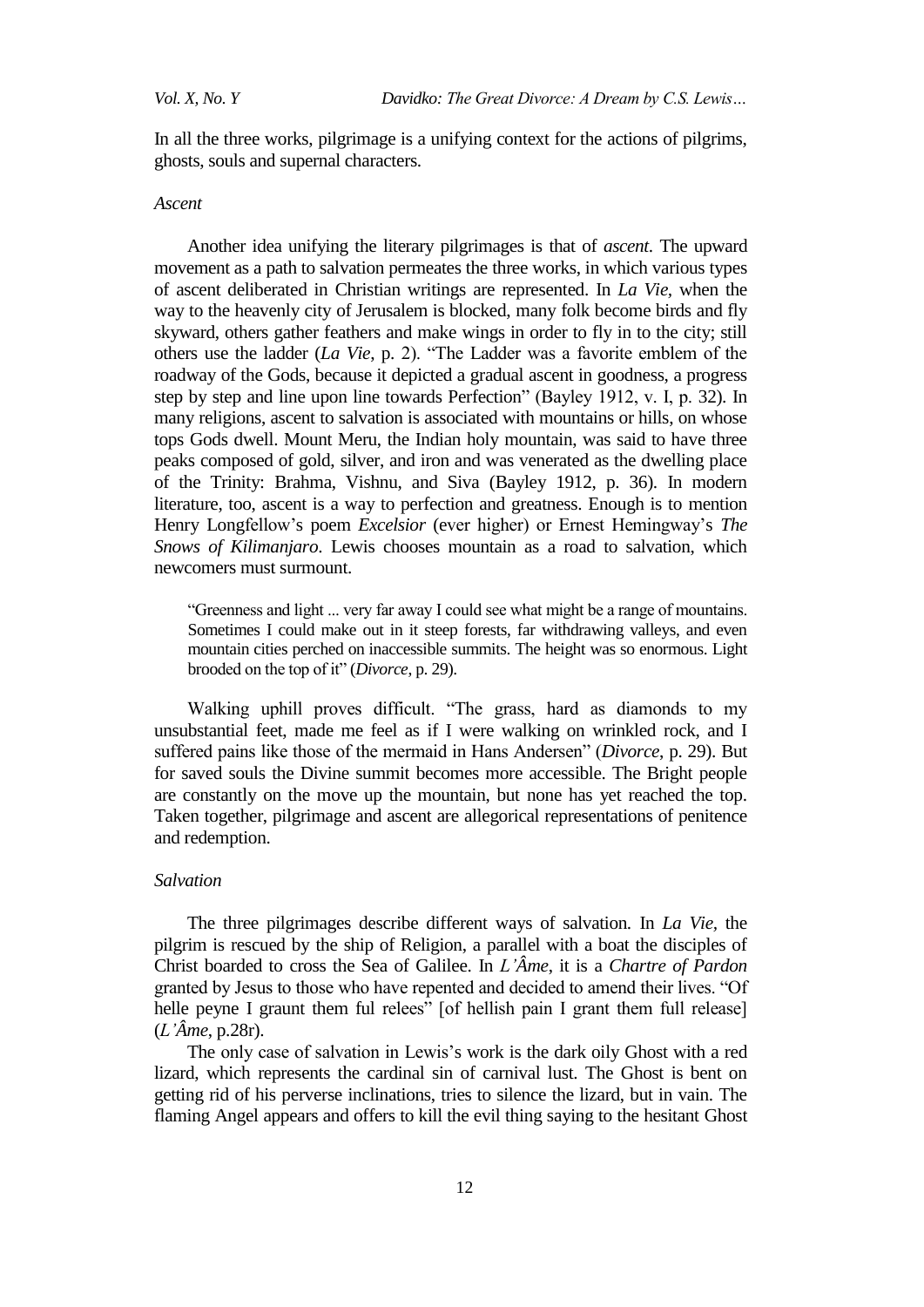that there is no other day, no other moment, only here and now. The word 'kill' is repeated fifteen times within a short space. The Ghost finally gives his permission to kill the tempter, buts suffers great pain thereat.

"Next moment the Ghost gave a scream of agony such as I never heard on Earth. The Burning One closed his crimson grip on the reptile: twisted it, while it bit and writhed, and then flung it, broken backed, on the turf<sup>"</sup> (*Divorce*, p. 101).

Salvation through pain and suffering in the cleansing fire of purgatory is described in Deguileville's *L'Âme*. The soul of the pilgrim laments:

O swete Crist, Ther is no tonge may tellen, ne wryter descryue the tormentes & the peynes that I there suffred. In euery parte and in euery side the fire was hote brennynge, within and withoute. Ne ther is no mortal creature that wolde suppose or trowen that ony fyre myght be half so hote. And else shold I nought, as me semyd, neuer haue endured the tenthe parte of the peyne. (*L'Âme,* p. 37v).

[Oh, sweet Christ, no tongue may tell, nor any writer describe the torments and pain that I suffered there. In every part, on every side the fire was burning hot within and without. Neither is there any mortal creature that would suppose and believe that any fire might be half so hot. And neither have I, as it seemed to me, ever endured the tenth part of such pain].

The moment the bearer of sin is killed, the Ghost is transformed into a bright, strong man with a golden head as big as the Angel, and the lizard turns into a great stallion, silvery white with mane and tail of gold. The young man leaps upon the horse's back and they are off.

―They were like a shooting star far off on the green plain, and soon among the foothills of the mountains. Then, still like a star, they were winding up, scaling what seemed impossible steeps, and quicker every moment, till near the dim brow of the landscape, they vanished, bright themselves, into the rose-brightness of that everlasting morning." (*Divorce*, p. 103).

It is of interest to note that this episode is based mainly on pre-Christian pagan symbolism. Snow-white horses with a mane of gold, which figure in numerous fairy tales, legends and myths, were believed to know the will and plans of Gods or other heavenly powers (Bayley 1912, v. II, p. 38). Lewis's description of the stallion is very much like those in tales – "a most magnificent big and strong horse with eyes that flashed like lightning, which could leap up into the air as high as the clouds‖ (Bayley 1912, p. 41). Christianity absorbed the symbol of the white horse. St George is always represented riding a white horse; the second coming of Jesus Christ will, it is believed, be upon a white horse:

"And I saw heaven opened, and behold a white horse; and he that sat upon him was called Faithful and True, and in righteousness he doth judge and make war. And he was clothed with a vesture dipped in blood: and his name is called The Word of God, And the armies which were in heaven followed him upon white horses" (NIV 1984, Revelation 19: 11-14, p. 877).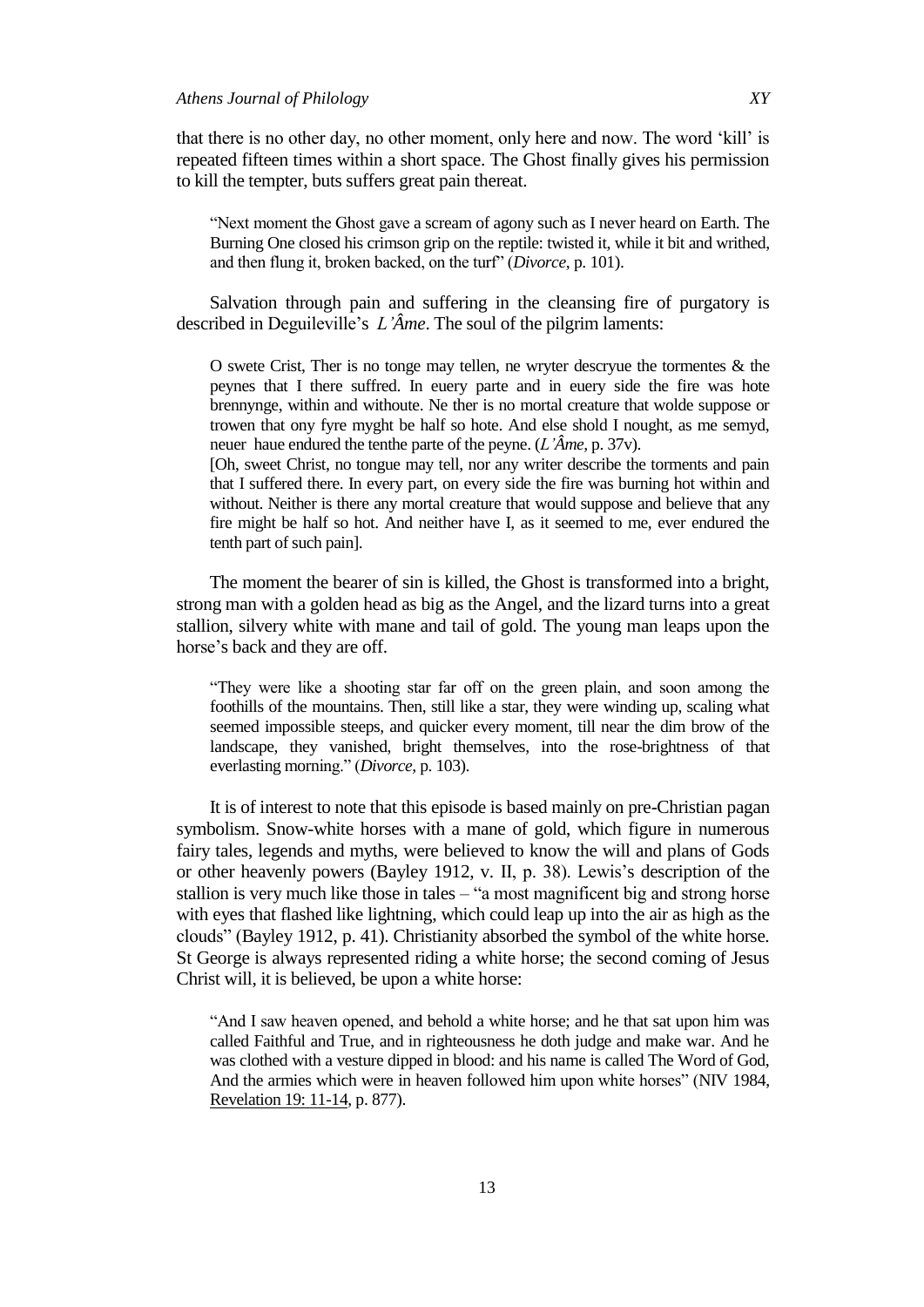*Vol. X, No. Y Davidko: The Great Divorce: A Dream by C.S. Lewis…*

The lizard was an object of worship among some European nations as the bearer of "Logos or Divine Wisdom". There was a popular superstition that the Lizard conceived through the ear and brought forth through the mouth. Pope Felix<sup>6</sup> believed that the Virgin Mary conceived of the Holy Ghost through her ear (Bayley 1912, v. II, p. 68). Though Lewis transformed the Lizard from a bearer of wisdom to a carrier of sin, he kept the original way of impressing on the sinner the joys of bodily pleasures – whispering in his ear.

## **Representations of Sins**

*Apostasy – Will you Come with me to the Mountains?*

The question is addressed to the Episcopal Ghost by his former classmate from seminary (Dick), who is now a White Spirit. The bishop gave up his faith for the sake of some newfangled ideas that earned him popularity, brought a bishopric, increased sales of his books, in which he rejected the doctrine of the Resurrection and denied the existence of Hell and Heaven.

The issue of heresy is as old as Christianity itself and is a usual practice during ecclesiastical divisions such as the separation of Catholic Church and Eastern Orthodox Churches of 1054 or a break of Protestantism from Catholicism in 16th century England. However, Lewis describes a more dangerous enemy – apostasy, which eats away at the very foundations of faith from within. It was first indicated by Jan Komensky in his *The Labyrinth of the World and the Paradise of the Heart.* Komensky's pilgrim enters a church that is named 'Christianity' and sees a veiled chancel, "the truth of Christianity" from which light is coming. To the pilgrim's astonishment, many men pass by the sanctuary and do not enter it:

"I saw also that many who were learned in scripture—priests, bishops, and others who thought highly of their holiness — went around the sanctuary; some, indeed, looked in, but did not enter; and this also appeared mournful unto me" (Komensky 1901, p. 297).

In *La Vie,* Heresy is described as an old woman with fagot on her neck and large scissors in her hand, who wants to fashion the faith to her liking. She always holds contradictory opinions and upsets Scripture by viewing it wrongly with half blind eyes (Figure 2). She is after pilgrims' satchels with holy texts, which she wants to cut and burn.

The representations like those in Figure 2 were considered by Lewis ‗monstrous' and did not conform with the 20th century aesthetics. His heretical bishop is a seemly, well-disposed, smooth-spoken rhetorician. He is a representative of "liberal theology," who plunges into certain current ideas because they seem modern and successful, looks for new angles to Scripture and finally reaches a point where he "no longer believes the Faith" (*Divorce*, p. 41). The bishop accuses his old friend and disputant of narrow mindedness, timidity,

1

<sup>6</sup>The bishop of Rome from 5 January 269 to his death on 30 December 274.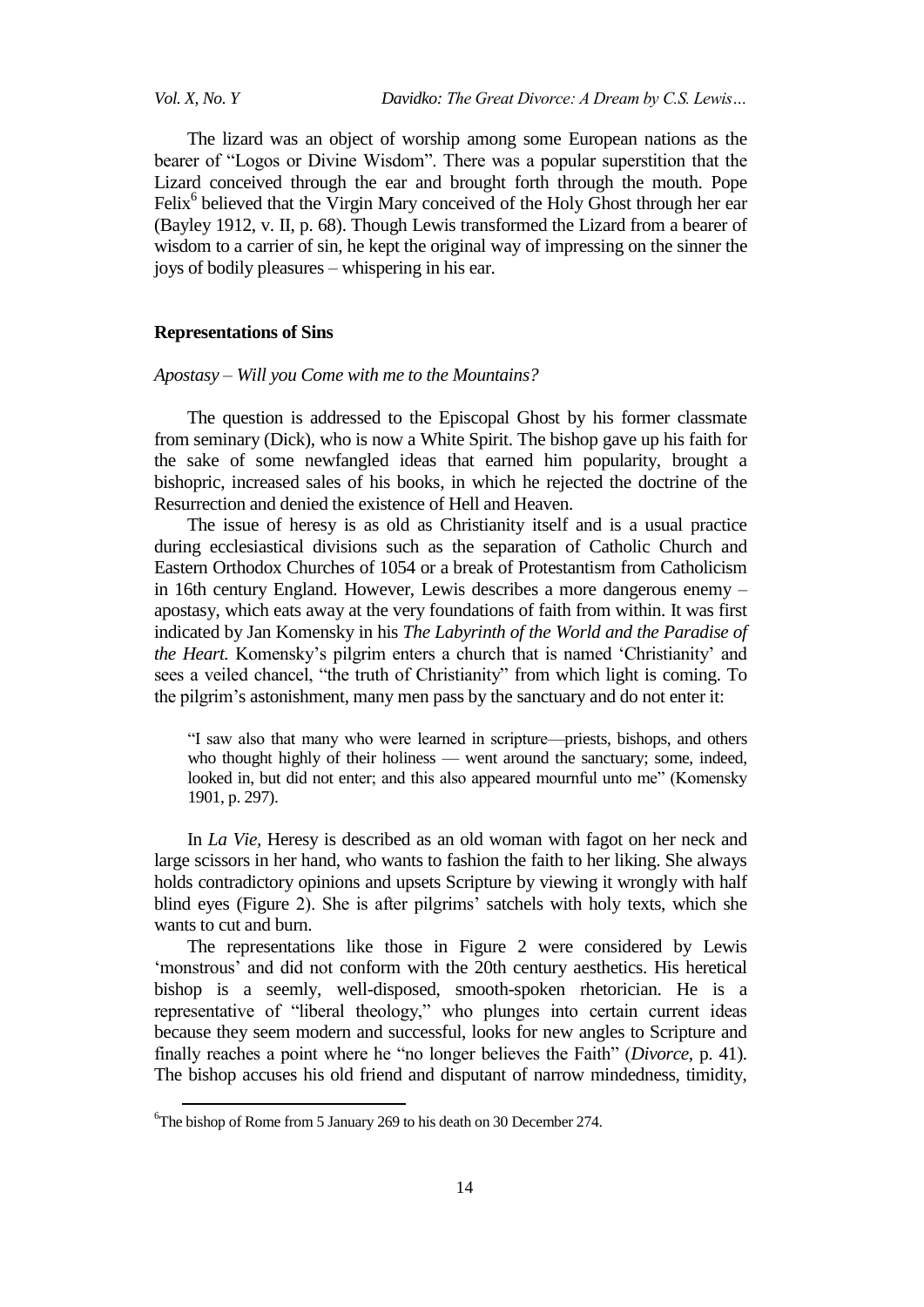and stagnation, but Dick is not taken in by the bishop's demagogical rhetoric of "freedom of opinion," "a free wind of inquiry," and "indefinite progress" because he knows only too well what Clyde Kilby describes as "diabolical cleverness" that our generation has seen only too much of and which turned to the destruction of old values" (Kilby 1995, p. 11), and then to annihilating all values entirely. The White Spirit invites the ghost "to come with him to the mountains" – the words that acquire spiritually significant meaning of "repent and believe." The invitation does not promise an idle and leisurely stroll: "It will hurt at first, until your feet are hardened. Reality is harsh to the feet of shadows. But will you come?" (*Divorce*, p. 42). However, the ghost bishop is not willing to see the "face of God" and come face to face with the truth. He finds a pretext to leave (he is to present a paper to the Theological Society) and hurries to the bus.





*Source:* Cust 1859, p. 48.

#### *Avarice*

Covetousness is represented by Ikey, a shrewd businessman who would like to start a little business in Hell for a "nice little profit" and be a public benefactor as well. He goes on this trip not for "health reasons," but in search of some real commodity that he will be able to sell and create a demand for it in the Grey town. He finds this commodity – golden apples growing on a tree. The very process of collecting apples might prove fatal to Ikey, but that does not stop him.

―Half a dozen apples had fallen round the Ghost and on it, for a few minutes, he was unable to rise. He lay whimpering, nursing his wounds. He tried to fill his pockets with the apples. Of course it was useless. He gave up the idea of a pocketful: two would have to do. He gave up the idea of two, he would take one, the largest. He gave up that hope. He was not looking for the smallest one. He was trying to find if there was one small enough to carry" (*Divorce*, p. 51).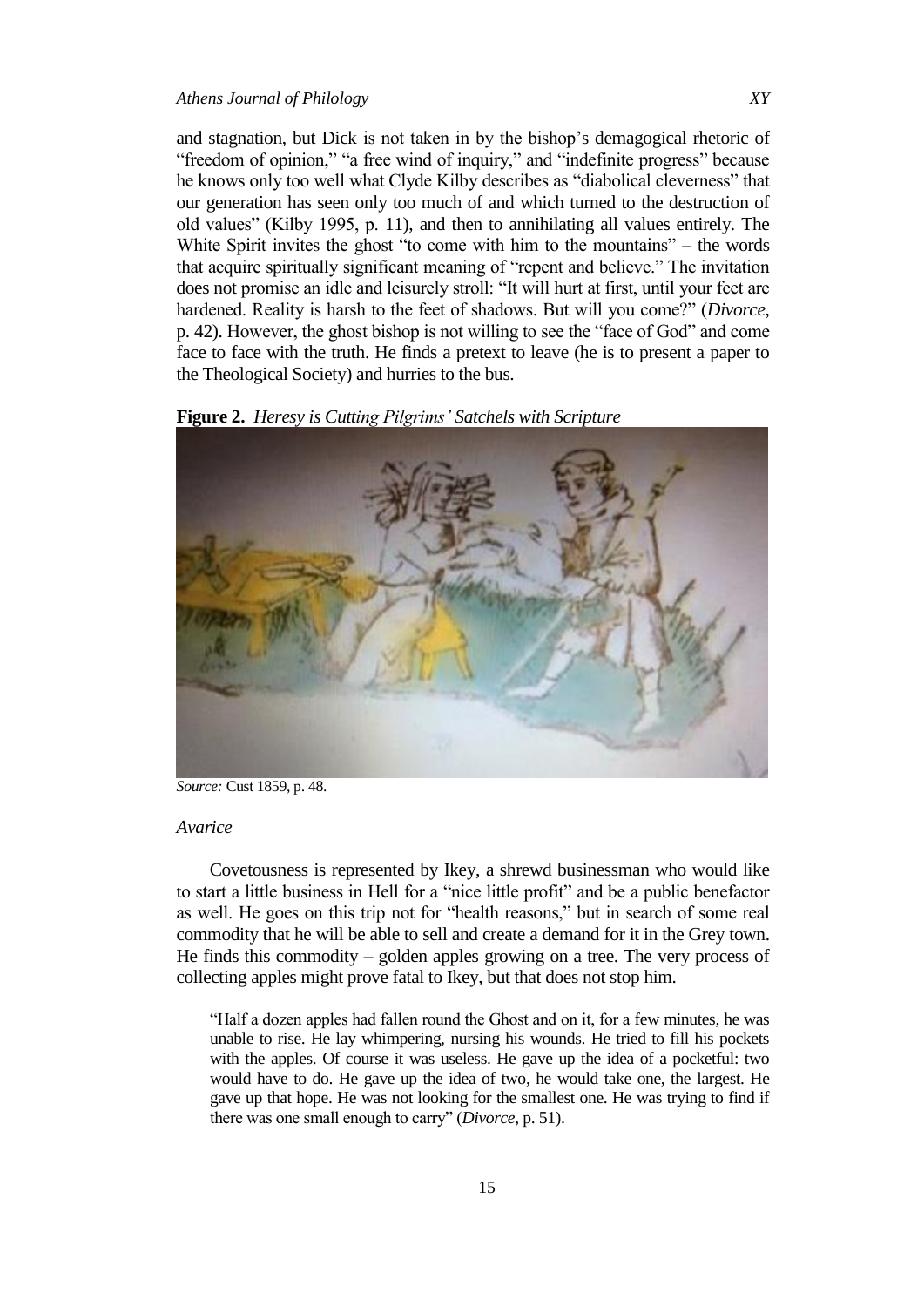Deguileville describes this kind of greediness when he introduces a six-arm figure of personified vice – Avarice – whose "ydole and mawmet" is the penny of gold and of silver. Avarice knows how to convert paresis (French money) in order "five coins make become six," how to sell grain at double the price and how to sell Time weighing it on a balance. In addition to the allegorical vice, Deguileville depicts greedy people trying to cross a tempestuous sea (Figure 3). They had their feet above water: "being so heavily laden that they are hump-backed with carrying the bag of Avarice which is not convenient at sea, as the great weight plunges the head of him, who holds it below, so that he cannot swim" (*La Vie*, p. 177).

A similar visual picture of greediness, the same crouching position with arms stretched down is employed by Lewis when he speaks of Ikey, who tries to carry his burdensome treasure. "Actually holding the smallest of the apples in his hands, lame from his hurts, and the weight bending him double, he set out on his *via dolorosa* to the bus, carrying his torture" (*Divorce*, p. 51).

**Figure 3.** *Righteous and Sinful People are Crossing the Sea of Life*



*Source:* Cust 1859, p.49.

## *Pride*

1

Another cardinal sin presented in several episodes and in several manifestations is Pride. According to MacDonald, "in a spoiled child ... Ye call it the Sulks. But among adults, such a feeling has a hundred fine names — Achilles' wrath<sup>7</sup> and Coriolanus' grandeur<sup>8</sup>, Revenge and Injured Merit, and Self-Respect,

 $7$ In Greek mythology, Achilles is a hero of the Trojan War. His wrath becomes the central theme of the Iliad. The Trojans' leader Hector kills Achilles' companion and friend Patroclus. Enraged, Achilles joins the fight killing many men always seeking out Hector. Finally, Achilles finds his enemy, kills him and drags his corpse by its heels behind his chariot.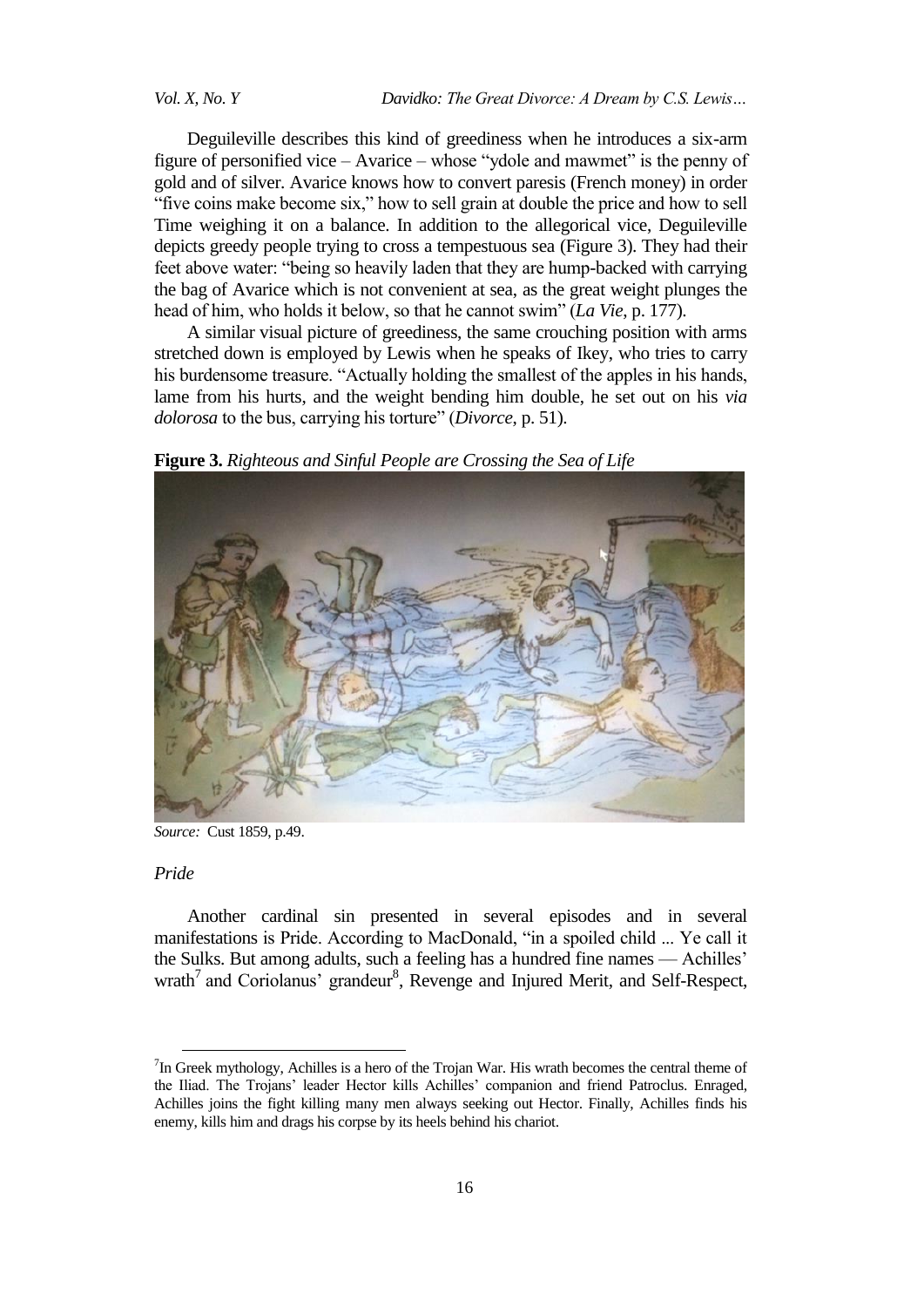$\overline{\phantom{a}}$ 

and Tragic Greatness, and Proper Pride" (*Divorce*, p. 70). There are sins that on the face of it look like virtues, but actually are transgressions of God's laws; one such sin that Lewis calls "Injured Merit" is personified by the Big Ghost: a person, who considers himself and his actions flawless, is guilty of vainglory.

## *Righteousness – "Put up Thy Sword into the Sheath"*

The words belong to Jesus Christ addressed to Simon Peter, who tried to save him from arrest (NIV 1984, John 18:11, p. 766), but are interpreted somewhat differently from the Bible in *La Vie*. In the former, they refer to the cup of woe given to Jesus by his heavenly Father that he has to drain to the bottom; in the latter they refer to God's armor – the sword of justice and the scabbard of Humility. In his novel, Lewis draws not on the biblical, but on Deguileville's interpretation.

The illuminating case of Pride is the Big Ghost, a quarrelsome, pugnacious man from the Grey City, who is met by a jocund, youthful spirit (Len), who in his earthly life had worked under the Big man and killed his co-worker Jack just because he was half mad. The Big man cannot understand why "a bloody murderer" should live in Heaven only because he "made a poor mouth" at the last moment<sup>9</sup>; and he, a decent man, should be walking the streets in the grey town and live in a place like a pigsty.

"I gone straight all my life. I don't say I was a religious man and I don't say I had no faults, far from it. But I done my best all my life, see? I done my best by everyone, that's the sort of chap I was. I never asked for anything that wasn't mine by rights. If I wanted a drink I paid for it and if I took my wages I done my job, see?... I'm asking for nothing but my rights. ...That's just what I say. I haven't got my rights. And what I don't see is why I should be put below a bloody murderer like you" (*Divorce*, p. 33).

This is an ingenious, transferred to the 20th-century reality illustrationinterpretation of the medieval doctrine of self-righteousness. In *La Vie*, the pilgrim is equipped by Grace Dieu with a "swerd of justice/righteousness". In addition, the pilgrim is given the scabbard named "Humility" and instructed to keep the sword in a sheath. An explanation follows: when a person thinks that he has acted uprightly, he must remember that he is just a sinful mortal and is directed by God's will, so he should keep his good doings hidden, his righteousness restrained, only then will he be "commended and exalted." But if he brandishes his sword "unsheathed and displayed before all," then he commits a sin, "for the proud folk full of boasting seek nothing but vain glory" (*La Vie*, p. 66).

Besides, Humility is one of the ways of ascent. "And what doth the Lord require of thee?/ To act justly, and to love mercy, /and to walk humbly with thy God" (NIV 1984, Micah 6:8, p.659). Len explains that he hated the Big man in his

<sup>8</sup>Coriolanus is one of Shakespeare's characters. A patrician general, who has fought and won many battles, whose extreme pride and self-confidence became the cause of his fall from power and banishment from Rome.

<sup>&</sup>lt;sup>9</sup>According to religious doctrine, sinners are forgiven even if they repent "at theyr lyues ende" [at the end of their lives].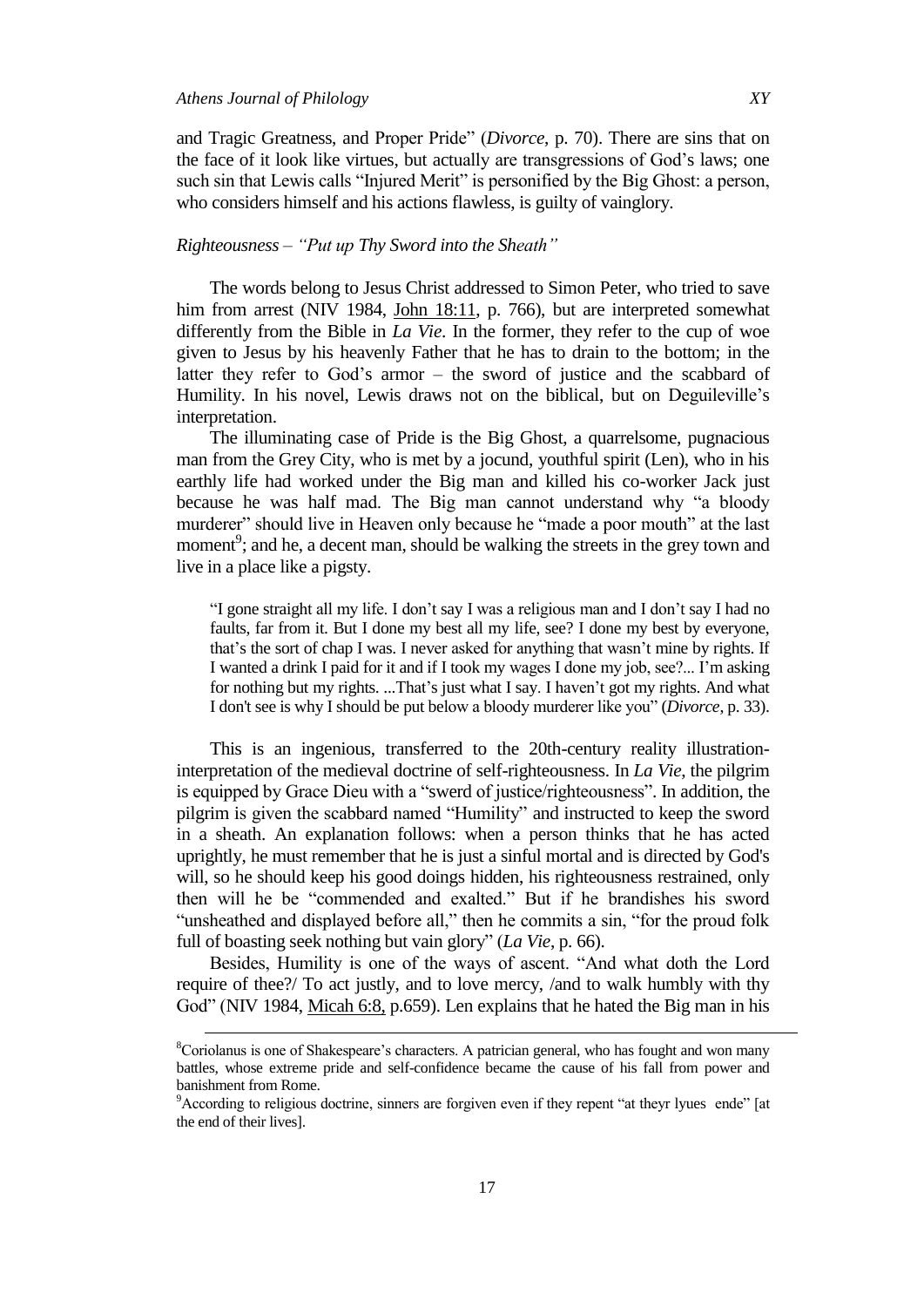earthly life, "had been murdering him in his heart, deliberately, for years," but now he is ready to be his humble servant because without him the Big Man will never make it to the mountains. The Big man should ask God not for justice but for Charity (mercy), which is unacceptable for the Big ghost, who repeats, "I only want my rights. I'm not asking for anybody's bleeding charity." Len retorts, "Then do. At once. Ask for the Bleeding Charity‖ (*Divorce*, p. 34). This can only make sense if the underpinning Christian doctrine is comprehended. A lengthy and unexpected explication is given by Deguileville in *L'Âme*. Christ's Mystic Body is divided into three parts: one part is in glorious Heaven, another on Earth, the third is in Purgatory. Yet these three parts are truly one body held together by the treble bond – Faith, Hope and Charity. Faith binds people on earth. Those who are in Purgatory exist in Hope. But there is no need in Heaven either for Faith or Hope, only Love and Charity, whose bond never changes. This explanation is in full conformity with the Bible: "Not by works of righteousness which we have done, but according to his mercy he saved us" (NIV 1984, Titus 3:5, p. 845).

The Big Ghost is taken aback: he seeks justice, has been trying to act righteously all his life, but absolutely does not accept humility and all-embracing mercy. He proclaims, "I'd rather be damned than go along with you. I came here to get my rights, see? If they're too fine to have me without you, I'll go home... Damn and blast the whole pack of you" (*Divorce*, p. 36). In the end, The Big Ghost rejects a Heaven where murderers are forgiven and righteous people are not rewarded, and whimpering and grumbling makes off for the bus.

#### *Sic Transit Gloria Mundi (Thus Passes World Glory)*

Another variety of pride is a case of a once famous artist meeting his old colleague, who is now a Bright person. The Ghost seeing beautiful landscapes wants to paint them, but the Spirit explains that paintings are of no use here:

―When you painted on earth - at least in your earlier days - it was because you caught glimpses of Heaven in the earthly landscape. The success of your painting was that it enabled others to see the glimpses too. But here you are having the thing itself. It is from here that the messages came. There is no good telling us about this country, for we see it already." (*Divorce*, p. 80).

The Spirit reminds his friend that he sank low when he became interested in nothing but his own reputation. To his great disappointment, the artist learns that distinguished artists of the past are not of high repute any more in this country. "But they aren't distinguished – no more than anyone else. Don't you understand? The Glory flows into everyone, and back from everyone: like light and mirrors. But the light's the thing" (*Divorce*, p. 83). The artist is horrified that he is already completely forgotten on the earth. "You couldn't get five pounds for any picture of mine or even of yours in Europe or America to-day. We're dead out of fashion" (*Divorce*, p. 83). In Heaven, souls should stop seeking earthly vain honors. That was the last straw, vainglory gets the upper hand of the ghost: he must go back to his friends, he must write an article and a manifesto, he must start a periodical,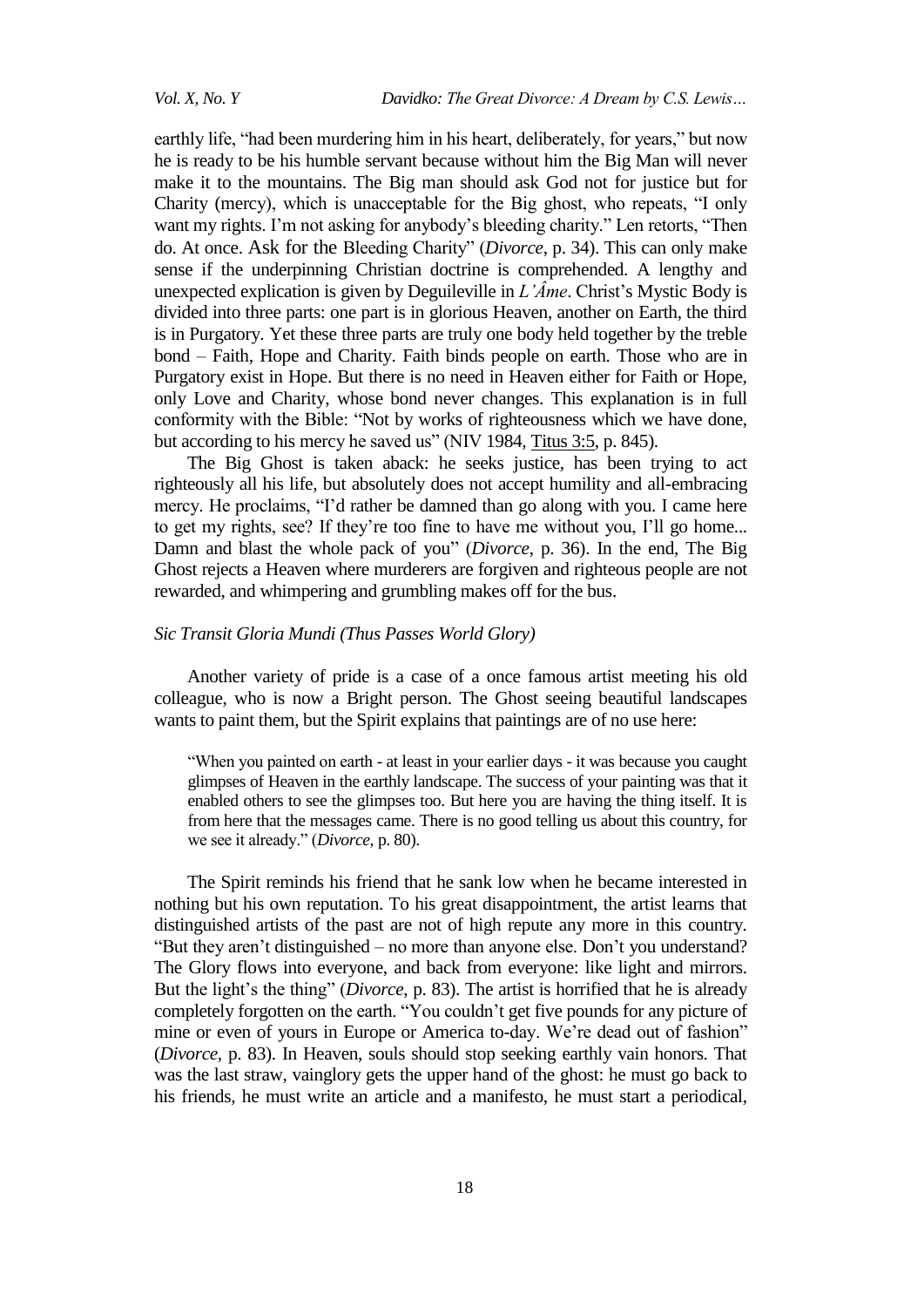they must have publicity, after all it was his duty to the future of Art. And without listening to the Spirit's reply, the specter vanishes.

Another story is told by the Teacher about a certain Sir Archibald, who in his earthly life had been interested in nothing but Survival. He had written a whole shelf-full of books about it. It grew to be his only occupation –experimenting, lecturing, running a magazine, and travelling looking for proofs. In good time, he died and came here, but Heaven was of no use to him at all. Everyone here had "survived" already. "Nobody took the least interest in the question. There was nothing more to prove. His occupation was clean gone. In the end he went away" (*Divorce*, p. 71).

# *Counterfeits of Love*

 $\overline{\phantom{a}}$ 

"And to Him must we offer our bodies as a living sacrifice." These are the words from the Apostle Paul's letter to Romans in which he explains God's plan of salvation for all humankind. "Do not be conformed to this world, but be transformed by the renewing of your mind" (NIV 1984, Romans 12:2, p. 803). The idea is explained by Patrick Simon "Men must take their hearts out of the hands of the world, nothing and nobody should claim their affections. Loosed of all earthly bonds, they can devote their lives to God" (Simon  $1668$ , p. 51). Lewis's central concern is with the choice between love of God and other kinds of love, which he calls "counterfeits". Love of God means to forsake one's earthly possessions, family, and occupations for the sake of divine love. Those who are steeped in earthly concerns and systems of value cannot "enter into the kingdom of God".

#### *Ita Fit Gloria Caelo (Thus Comes Celestial Glory)*

In Heaven, glory and honors can be bestowed on ordinary people who led a virtuous life and now know only love of God. The Dreamer sees a woman, a certain Sarah Smith, the only character in the novel mentioned by her last name, who was a mode of goodness in her past life, "in whose love every person, every beast, and bird that came near her had its place‖ (*Divorce*, p. 108) and who is treated now like a queen or a saint.

First came bright Spirits, who danced and scattered flowers – soundlessly falling, lightly drifting flowers. ... They are like emeralds<sup>10</sup>....Then, on the left and right, at each side of the forest avenue, came youthful shapes, boys upon one hand, and girls upon the other. Between them went musicians: and after these a lady in whose honor all this was being done. There was the illusion of a great and shining train that followed her across the happy grass (*Divorce*, pp. 107–108).

 $10$ The comparison of the Bright people in her escort to emeralds reflects the medieval idea of the eight worlds of heaven. The fifth world "ful thick sette of grene emarawdes" [thickly set with green emeralds] is for the prophets and Patriarchs, of which Saint John Baptist is the Principal (*L'Âme*).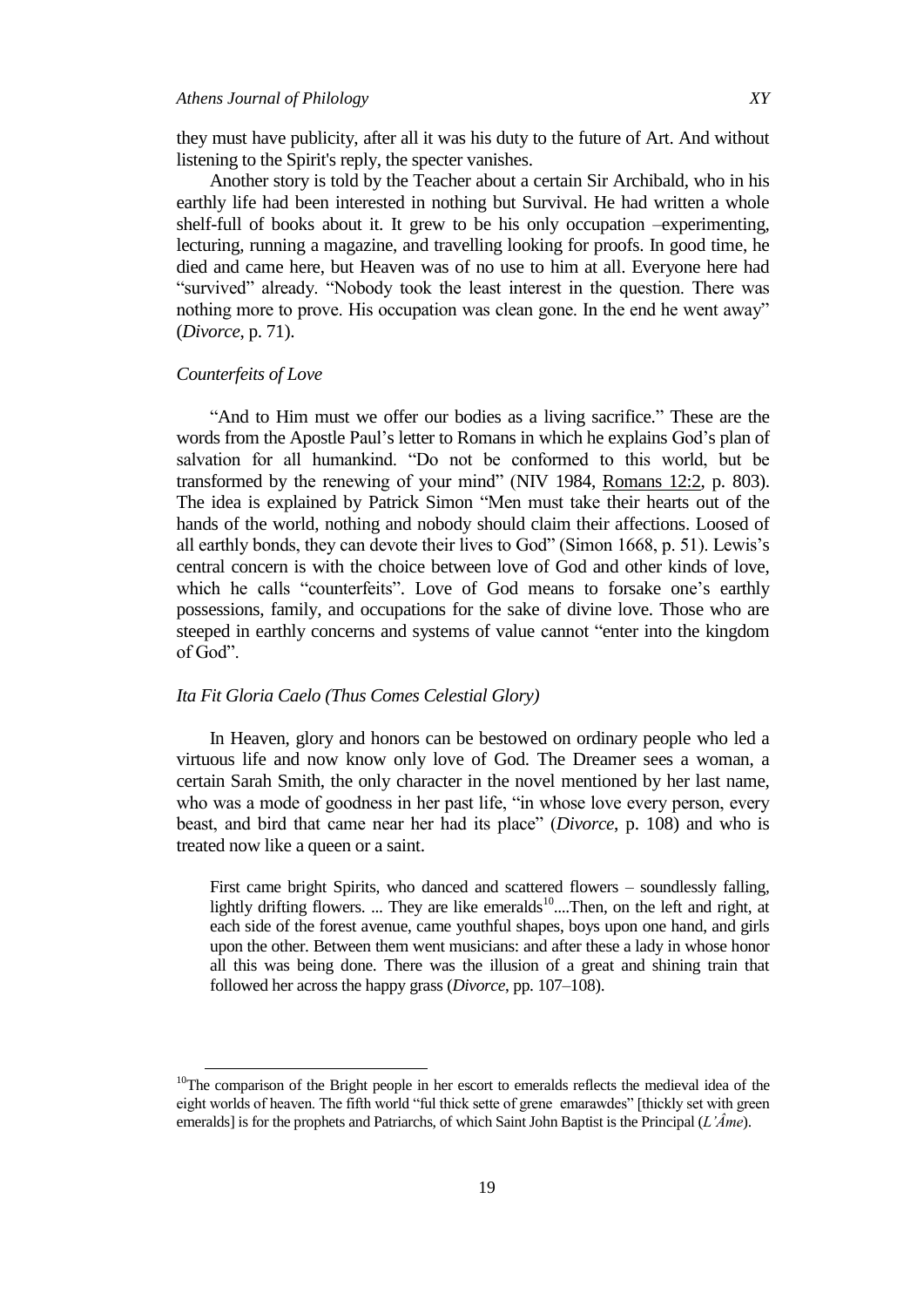*Vol. X, No. Y Davidko: The Great Divorce: A Dream by C.S. Lewis…*

The narrator remembers light and the unbearable beauty of Sarah's face whom he mistakes for the Virgin, but it is a modest housewife whose virtue elevated her in the afterlife to the position co-equal with that of saints. The Teacher explains that fame in this country and fame on Earth are two quite different things. Verbal descriptions forming visual fantasies are important for both authors. We find a non-accidental similarity in the description of Sarah Smith and Grace Dieu in *La Vie.*

She [Grace Dieu – N. D.] seemed to the pilgrim the daughter of some emperor, some mighty king or governor, or of that Lord, whose power is above all. This gracious Lady, most gentle and virtuous, was clad in a robe of pure gold, having a girdle of green tissue, profusely adorned with carbuncles of great brilliancy. On her breast she wore a brooch, such as none had ever seen before; for in the enamel shone a bright star, which cast its beams on every side, such was the abundance of light. From her bosom there came a dove white as snow, with its wings spread out, and playing round about her. On her head was a golden diadem, encircled with radiant stars all about. Full mighty was He, who had set it upon her head, and made it of great riches and great price (*La Vie*, pp. 4–5).

The two ladies are incommensurable in their status: one is the daughter of the ―Lord above all others‖; the other is an unassuming housewife. Sarah gives up herself to God and becomes equal to Grace Dieu in spiritual grandeur: both are carrying light of the Faith and God's love to anybody who craves for it. "Love shone not from her [Sarah's] face only, but from all her limbs, as if it were some liquid in which she had just been bathing (*Divorce*, p. 110).

Sarah tries to explain to her former husband the difference between earthly and heavenly love. People love each other "in a poor sort of way, what they call love down there was mostly the craving to be loved. When people have no need for one another they can begin to love truly" (*Divorce*, p. 113). However, now that Sarah is in love with God, she is not lonely at all: all her thoughts and affections are placed in God. But her husband cannot appreciate this kind of love, he is immersed in self-pity and pampers his wounded pride.

#### *Possessive Love*

All other kinds of love are considered ungodly surrogates of everlasting love of God. The next episode is the most painful and controversial. It is a meeting between Pam, who has come to see her beloved son, Michael, who died early, and she never got over this tragedy, and her brother Reginald, who tries to explain that she is not yet ready to meet Michael, and Michael is not yet ready to meet his mother because she will be totally invisible to him. She needs to build up herself and her new body. When she becomes solid enough for Michael to perceive her, they will meet. This may happen if she learns to want someone else besides Michael. "It's only the little germ of a desire for God that we need to start the process‖ (*Divorce*, p. 91). Pam is shocked: for her being a Mother is the highest and holiest calling: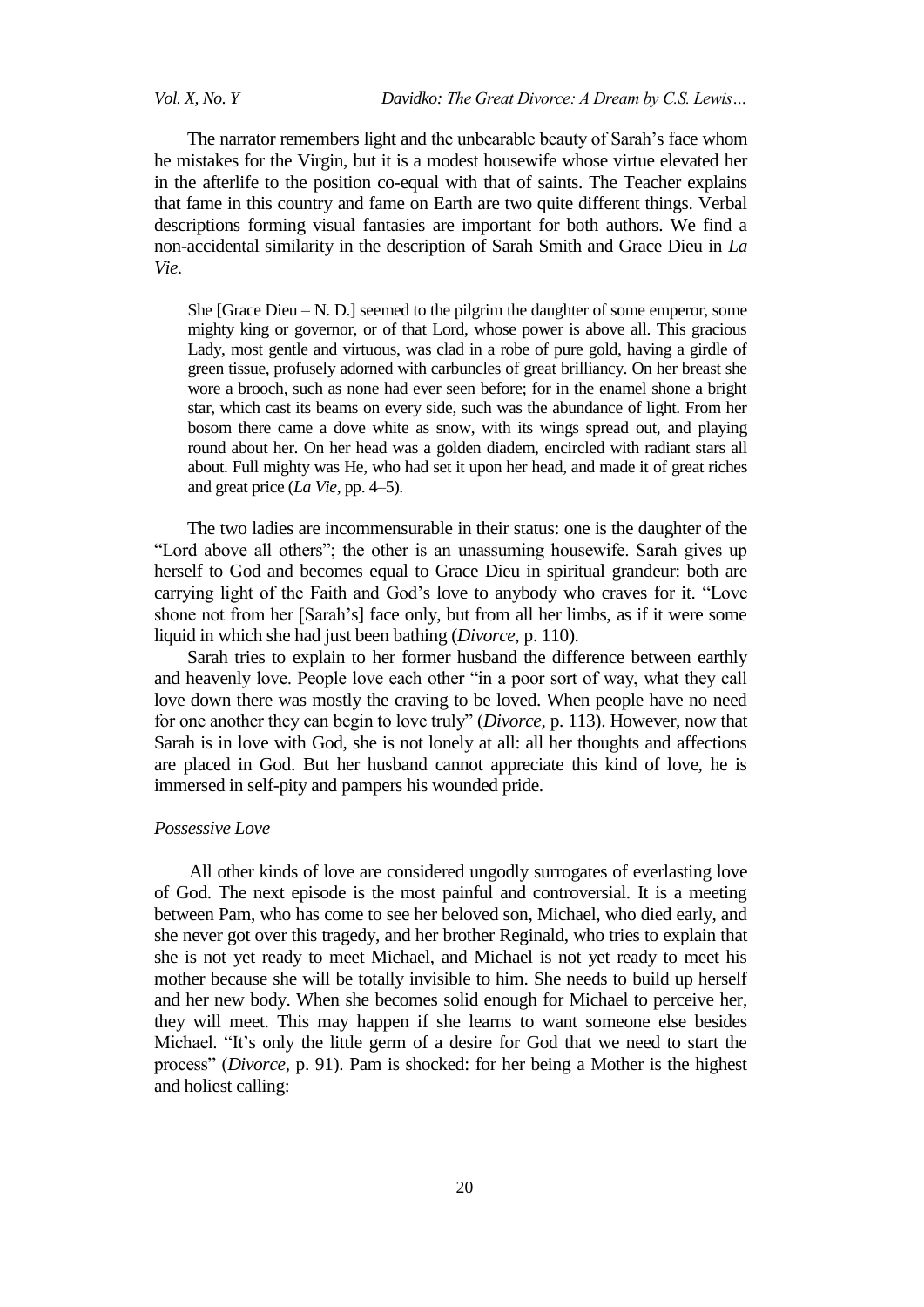"I don't believe in a God who keeps mother and son apart. I believe in a God of Love. No one has a right to come between me and my son. Not even God. Tell Him that to His face. I want my boy, and I mean to have him. He is mine, do you understand? Mine, mine, mine, for ever and ever" (*Divorce*, p. 95).

Though storge love is considered pervert and corrupt, Pam says no one could love her son more than she did; she had lived only for his memory all these years, kept his room exactly as he'd left it; kept anniversaries, would not leave the house where they had lived. For Pam, it was the way to preserve and cherish the memory of her son. Reginald calls it "the tyranny of the past." In the end, Pam says that she would rather go back to Hell with her son, than stay in Heaven without him.

## **Coincident Verbal Visualizations**

#### *Dual-Figure Personages*

Visual imagery created by the word plays an important role in all the three literary pieces. We find interesting parallelisms, one of which is "dual figures." In *La Vie*, it is the depiction of allegorical figures of Pride and her daughter Flattery, and in *The Divorce* of Sarah's husband and his inflated self-esteem. These personages look like one person with two bodies, but upon closer examination they happen to be two persons symbolically linked with each other.

In *La Vie*, the pilgrim meets two figures one bearing the other on her neck "the one that was borne was so great and so swollen that her greatness passed measure. It was not work of nature as argued her shape" (*La Vie*, p. 111). The two figures are Pride and Flattery (Figure 4).

―The one, who was carried, held a thick stick and looked fierce as a lion; on her forehead there was a horn, and a trumpet in her hand. She had spurs on her feet, showing she was mistress of the one who carried her: she made her go where she liked, and held a mirror, so that she might see her face reflected in it" (*La Vie*, p. 111).

In *The Divorce*, it is the Dwarf and his inflated ego full of hypocritical selfrespect and self-pity tied to each other by a chain. The narrator sees

"a great tall Ghost, horribly thin and shaky, who seemed to be leading on a chain another Ghost no bigger than an organ-grinder's monkey. The taller Ghost reminded me of a seedy actor of the old school. I realized then that they were one person, or rather that both were the remains of what had once been a person" (*Divorce*, p. 111).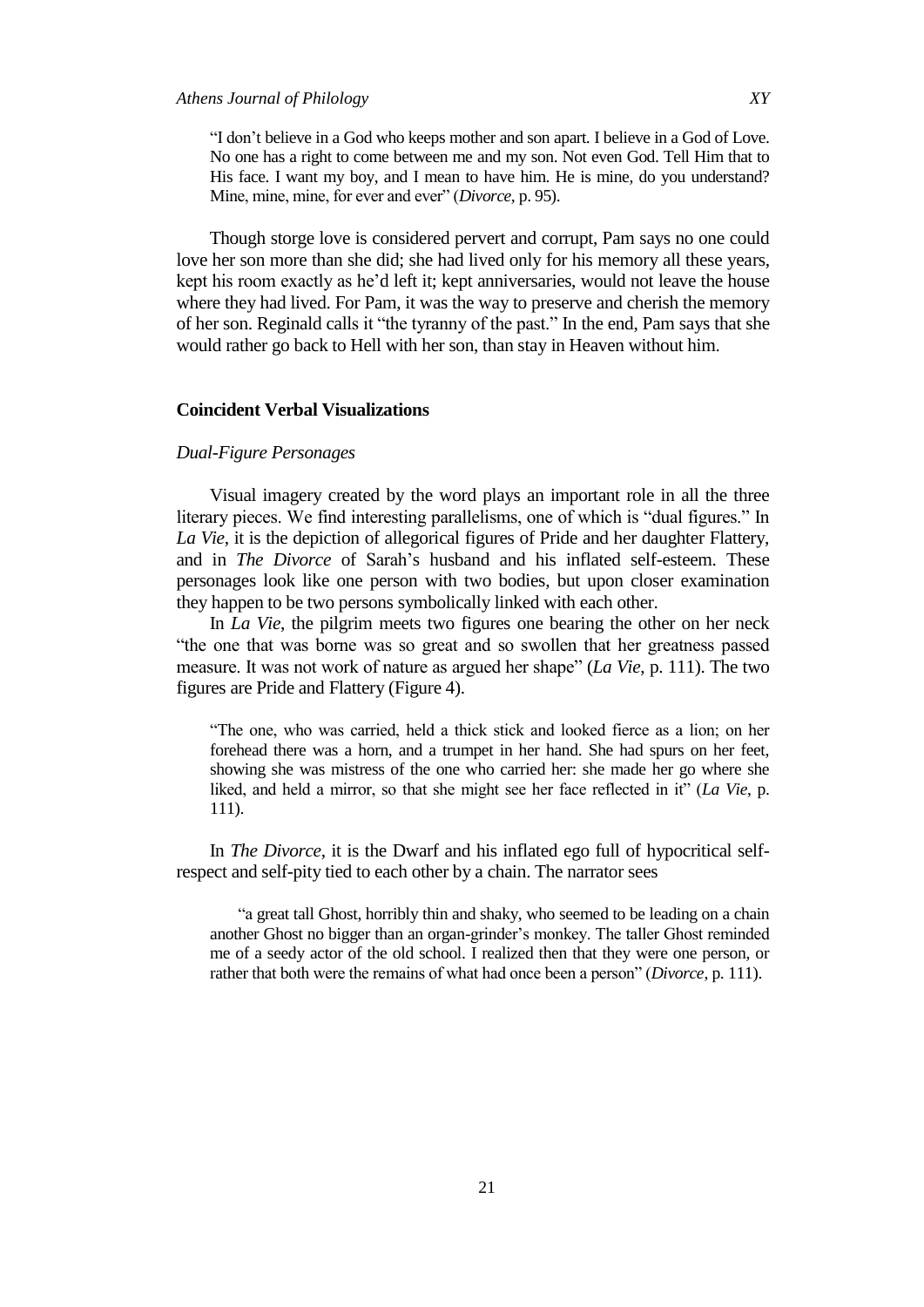

**Figure 4.** *The Pilgrim Meets Pride, who is Riding Flattery*

The narrator understands that the dwarf is a real person and the theatrical figure is his overblown egotism.

#### **Common Symbolism**

#### *Non-Religious Symbols*

Now we will consider the allegorical use of chess by both writers and its symbolic significance. Metaphorical aspects of chess were formulated in the 13th century homiletic writings: the world is likened to a chessboard and parallels are found between human activities and names and powers of chess figures:

The world resembles a chessboard which is chequered white and black, the colors showing the two conditions of life and death, or praise and blame. The chessmen are men of this world who have a common birth, occupy different stations and hold different titles in this life, who contend together, and finally have a common fate which levels all ranks (Murray 1913, p. 580).

In *La Vie*, the chess metaphor is used to describe the loss of one's own free will by the example of greedy people. The pilgrim sees a beautiful church in a plain located besides a checker (chessboard), where there are chessmen both big and small. He sees rooks and knights and the king. Each of them has a sword which

*Source:* Maddocks1993, p. 62.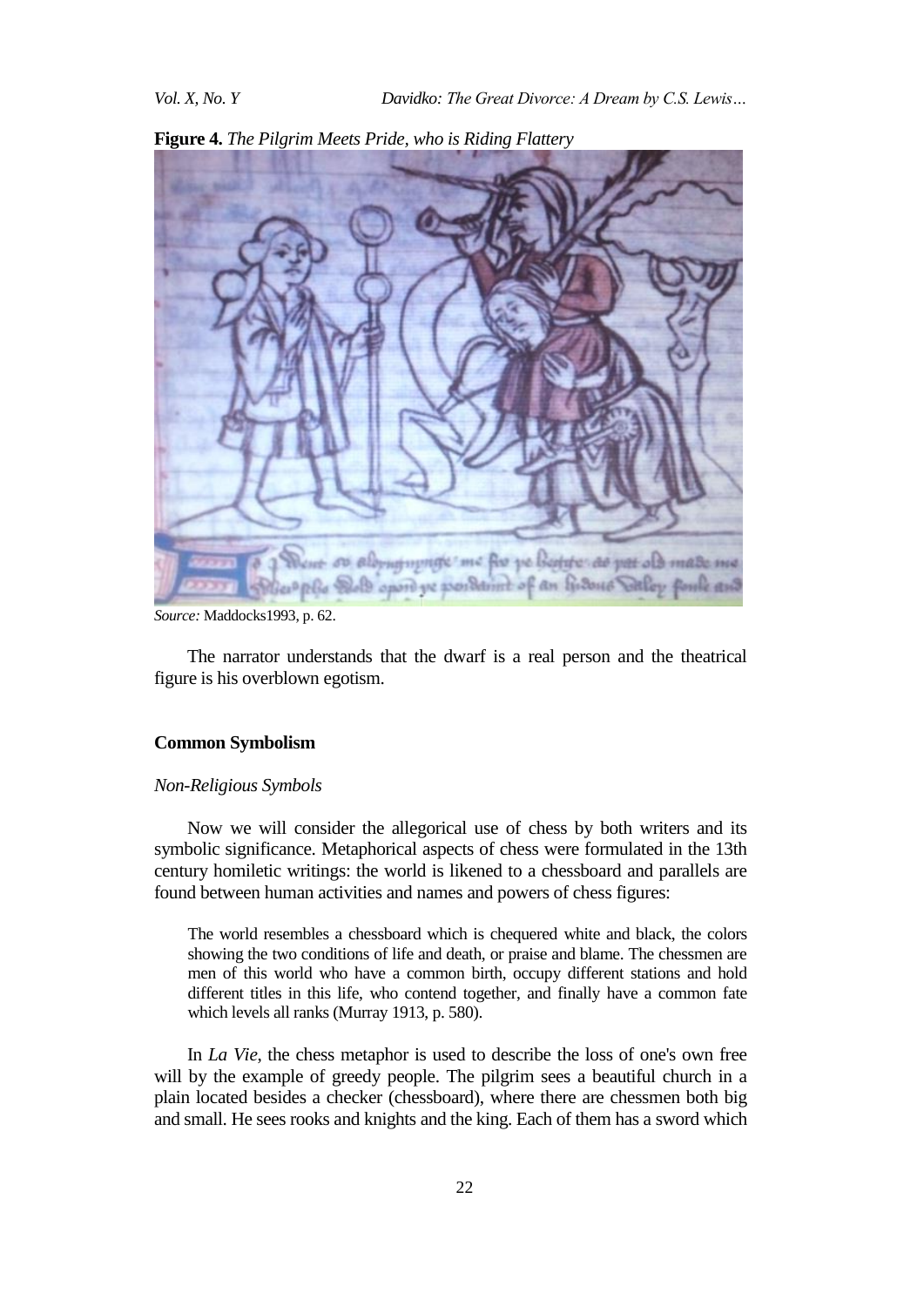seems to the pilgrim a monstrous thing. Their countenances are fierce. They are heading for the church willing to beat it down. The king is at the head and aims at the foundation. Of bishops' crosses he has made pick-axes, sharp and crooked. Avarice explains that all of them had land which belonged to them by right. But Avarice cannot bear it that they have not grasped it from other people. "So j sende them to this cherche that is nygh here cheker for to delue and bineme" [So I send them to the church that is near the chessboard to delve and take it over] (*La Vie*, pp. 139–141). The king who should defend churches turns into a churl, who destroys what his ancestors have left him because he is bewitched by Avarice and fulfills only her commandments. The passage renders a moral judgment: it demonstrates in a spectacular way that a person who succumbs to the temptation of sin cannot any longer act of his own free will and becomes a plaything in other forces' game. Major figures such as king and his knights become mere pawns.

The *Divorce* ends with the chess metaphor, which is surprising because it sorts ill with the quintessential idea of free will.

I saw a great assembly of gigantic forms all motionless, all in deepest silence, standing forever about a little silver table and looking upon it. And on the table there were little figures like chessmen who went to and fro doing this and that. And I knew that each chessman was the idolum or puppet representative of some one of the great presences that stood by, who are their immortal souls (*Divorce*, p. 126).

The question arises whether chess pieces can have free will to make their own choices or their choices are predetermined by some *deus absconditus* (numen) or, which is worse, the movements and powers of chessmen are limited and ordained by the constraining rules of the game. This question remains unanswered.

#### *Religious Symbols*

#### Mirror

The mirror is mentioned only once in *The Divorce*, though the religious Mirror symbolism is very important. A very short phrase by Paul – "For now we see in a mirror dimly, but then face to face. Now I know in part; then I shall know fully" (NIV 1984, 1 Corinthians 13:12, pp. 813–814) – refers us to James's parable of *Two Mirrors*. There are two mirrors – a dim one and a clear mirror. If we look at ourselves in a dim mirror, we see our reflection, but don't perceive the essence, we see a part of a whole. Only a perfect mirror gives us full self-knowledge and reveals the truth about ourselves.

It is quite logical that Lewis places the mirror on the bus which brings travelers to Heaven: they can cast the last glance at themselves before they are exposed to God's truth though not all of them are ready to embrace it. Lewis mentions the mirror as if in passing: "Then – there was a mirror on the end wall of the bus – I caught sight of my own" (*Divorce*, p. 25). The mirror marks the border between Hell and Heaven, self-deception and self-knowledge, pervert perception of oneself and true reality.

In *La Vie,* the mirror is referred to several times under different circumstances. First, the pilgrim sees the holy city of Jerusalem in the mirror, which "stirs" him to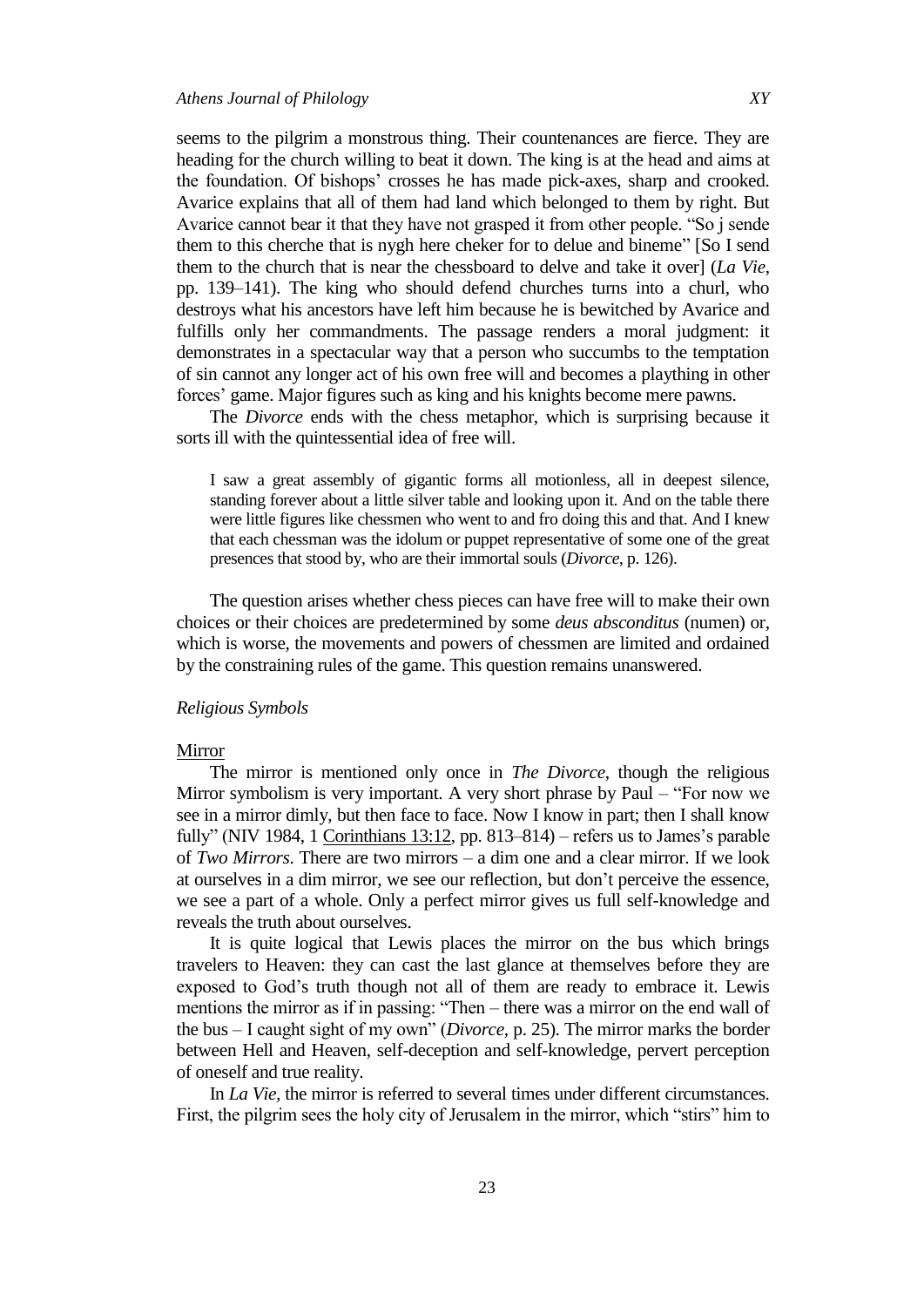pilgrimage. Then, he gets a staff with two mirrors, one of which is Jesus Christ, who is called a "Mirror without a spot," in which everyone can see his own image reflected. Whoever looks constantly into it shall never fall into wicked steps. The other mirror is of the one of whom Christ was born, that is the Virgin Mary,

"the glistering carbuncle that illuminates the night of the world, by which all that have been led astray are brought back to the right way. By which have been illuminated all that have been in the darkness. By which have been raised the fallen down.‖ (*La Vie*, p. 56)

The pilgrim is explained the significance of the Mirror. Though the glass is small, there "inhabits wholly your visage." But if you want to know better yourself and break the mirror into many parts, you will see many different aspects of your face, but never apperceive it wholly as when the mirror was "hool wher inne ther was but oon visage" [whole wherein there was but one face] (*La Vie*, p. 49). The mirror reveals the truth about oneself because it is "resouenaunce and acordaunce" to that what men see.

In *L'Âme* the same interpretation is given by the Angel. He explains to the Pilgrim that many people in their earthly life do not want to see "their owne self in a good myrrour" and perceive in it foul spots and deformities in themselves. When they come to a merchant and see their foulness in the mirror, they instantly throw the mirror back in the basket (*L'Âme,* p. 37r).

## Apple Tree and Hedge

The Apple tree is an inalienable part of Paradise. In mystic literature the apple-tree figures frequently as the Tree of Life, and in fairy-tales and myths the apple appears as the giver of immortal youth. But the canonical religious interpretation is The Tree of Knowledge of Good and Evil related to the fall of man who ate the "forbidden fruit" and committed the sin of disobedience, so the apple thus became a symbol of sin. However, within Christianity the apple and the apple tree have undergone serious metamorphosis. The apple represents Christ, who brings life, and the apple tree is the Virgin Marie's tree, and both emblematize the redemption from that fall. It is in this sense that the apple is presented by Deguileville in *L'Âme.* The pilgrim and his Angel see many pilgrims playing with an apple.

I saw a multytude of pylgryms pleyenge with an appell, bytwene two greete trees, one of the whiche was fayr & grene, full fresshe & lusty to loke vpon, & that other drye, withoute any maner of lustynesse or verdure.... And from one tree to another was the (apple) translated, and borne from the grene tree and put vpon the drye tree, for to restoren this drye tree to verdure and to fresshenes (*L'Âme*, 58r).

[I saw a multitude of pilgrims playing with an apple between two big trees, one of which was fair and green, fresh and lusty to look upon, and the other dry, without any manner of lustiness and greenness... And from one tree to the other was the apple transposed, and born from the green tree to the dry tree to restore it to greenness and to freshness.]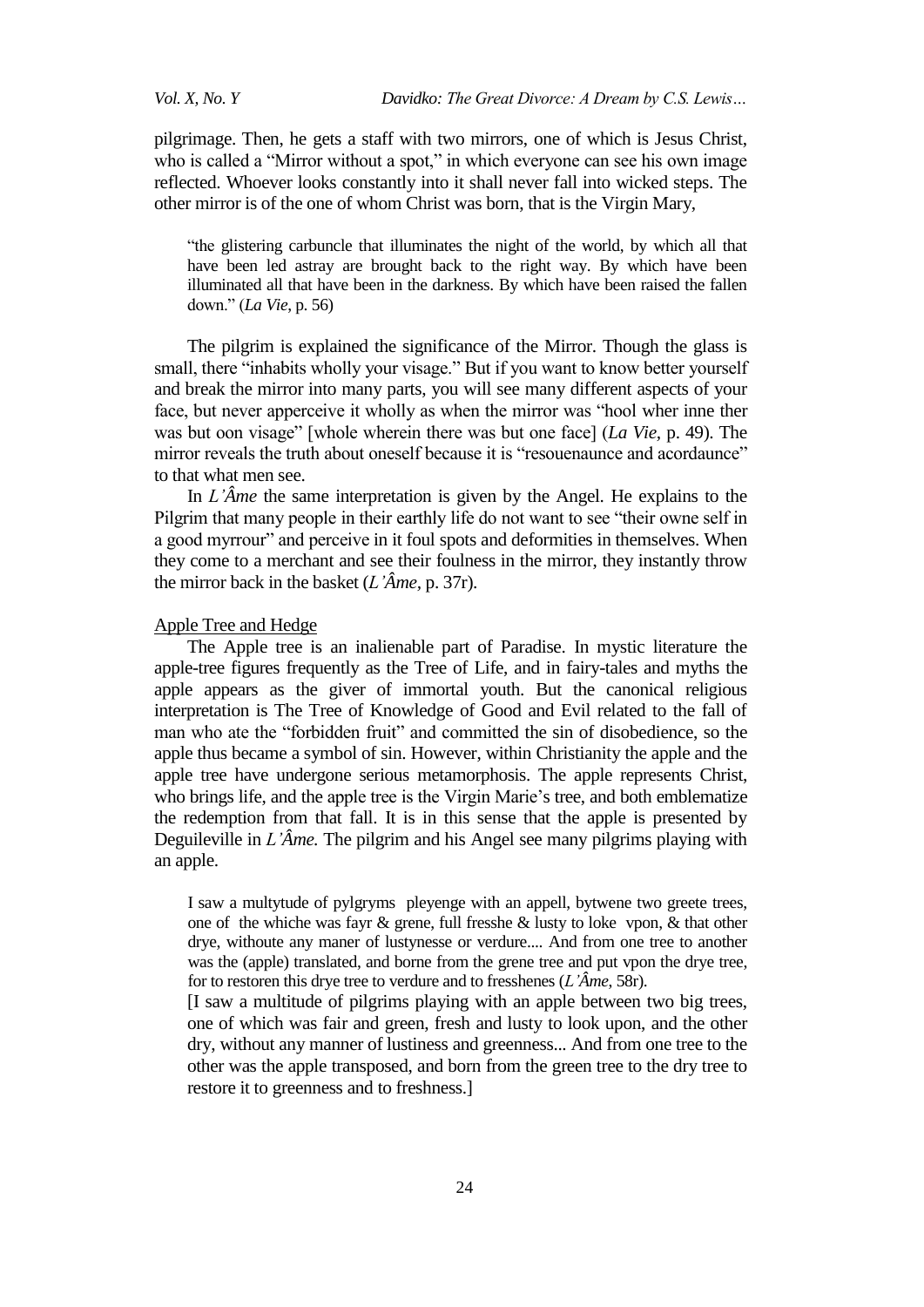The green tree is reluctant to give up her apple – "her dear child, her fruiyt, her blysfull apple, lusty, fair and sweet!" – to the dry tree. It complains that the dry tree did not save her son: "O cruel dry tree, thou bereaved me of my sweet fruit, I saw how torn and pierced he hanged on thee"  $(L'\hat{A}me, p.68r)$ . The dry tree explains that much good will come of it because in this apple shall people find great comfort, solace and pleasure and get rid of all heaviness and grievance. Finally, the dry tree is restored to life, which symbolizes Christ's sacrifice and resurrection.

Lewis could not have ignored this important symbol, but instead of the paradisiacal apple tree he chose its predecessor – the serpent entwined apple tree from the garden of the Hesperides with golden apples that became an object of envy and desire, and emblematized temptation. Greedy Ikey, could not resist the temptation but he failed to get to the tree because it was surrounded with an hedge of white lilies (a symbol of purity) with prickly stems.

Round the Tree grew a belt of lilies: to the Ghost an insuperable obstacle. It might as well have tried to tread down an anti-tank trap as to walk on them. It (Ghost) lay down and tried to crawl between them but they grew too close and they would not bend (*Divorce*, p.50).

The hedge is another biblical symbol that both authors use. Deguileville's interpretation is almost literal rendering of the biblical proverb "The way of the sluggard is blocked with thorns, but the path of the upright is a highway" (NIV 1984, Proverbs 15:19, p. 459). The pilgrim due to his slothfulness is entangled in such difficulties that he cannot extricate himself without Grace Dieu's help. His way is all briers and thorns. Even when the pilgrim wishes to take the other way, he cannot do it without being pierced with thorns. At the beginning of his pilgrimage, at a crossroad, he saw his way split into two ways separated from each by an hedge which seemed to stretch far (Figure 1).

Ther grewen ther inne bushes and bramberes. Bushes thorny full of prikkes thikke plaunted thoruh out and thikke entermedled. That oon of the weyes costed on the lift half and that oother on the riht half. Wel it seemede that oo wey it were if the hegge amidde ne were

[There grew bushes and brambles. Bushes thorny with prickles, thickly planted and thickly interwoven.One of the ways took a turn to the left, and the other to the right. Well it seemed that it was one way as if there were no hedge between them].

In his preface to the Great Divorce, Lewis uses this image to describe the world we live in: "we live in a world where every road, after a few miles, forks into two, and each of those into two again, and at each fork you must make a decision" (*Divorce*, p. 8).

#### Light

Light is one of the foundational symbols of Christianity. Both authors use light symbolism. Light is the opposite of darkness, which represents evil and sin. Lucifer whose original name was "Morning Star" is called in *l'Âme* "Tenebre"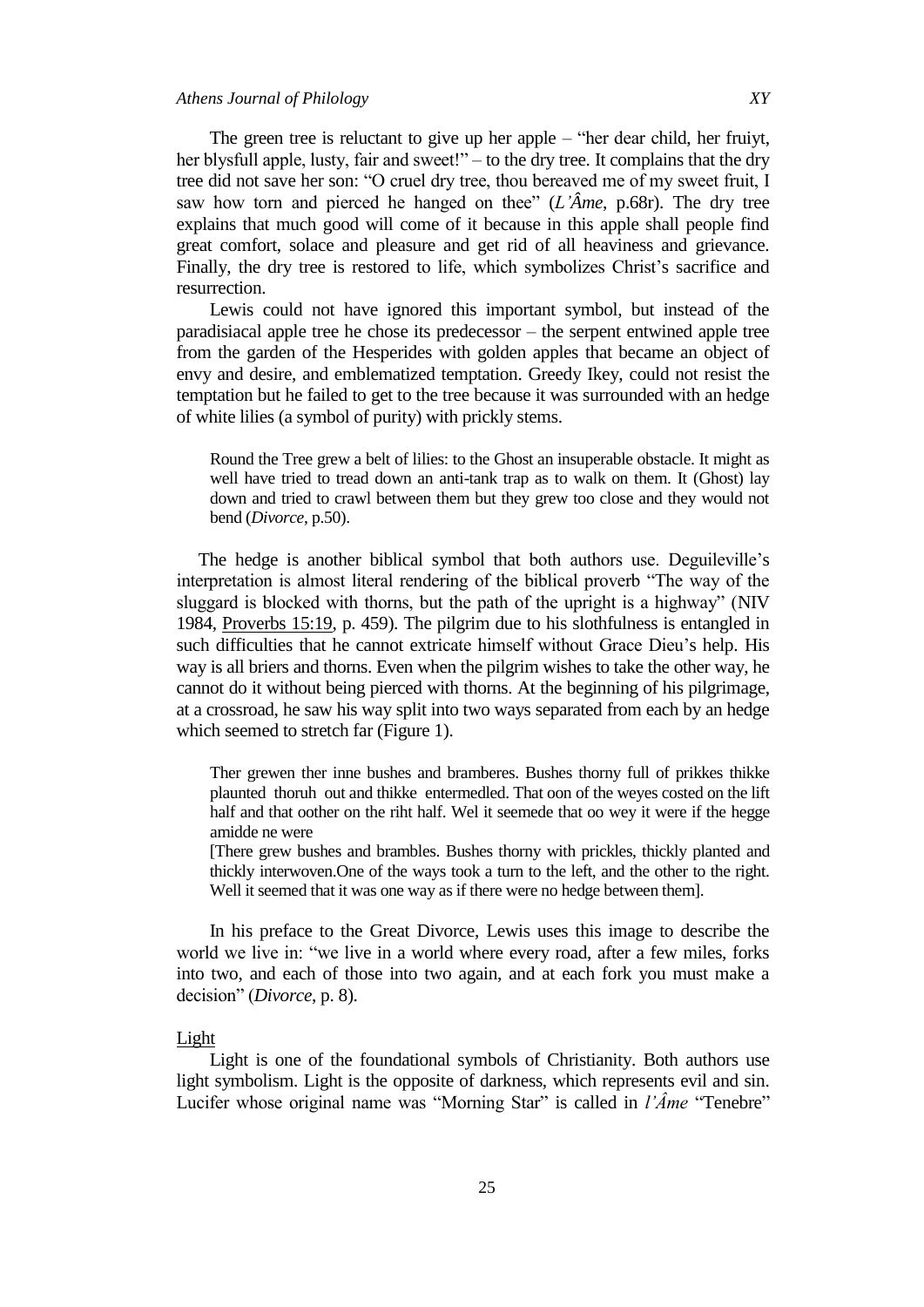(dark); there is complete darkness in Hell, which is illuminated only by hellish fires. In the everlasting war between light and darkness, in other words between belief and unbelief, God's Light disperses darkness: "our light can swallow up your darkness: but your darkness cannot now infect our light" (*Divorce*, p. 118) because it "brings healing and joy, it changes darkness into light and evil into good" (*Divorce*, p. 121). These words resonate with those of Deguileville: "And that is for to give light to all those that want to take the way by night" ( $La Vie$ , p. 6). Metaphorically, it means finding true faith among surrogates.

We can fully appreciate the masterful use of the Light metaphor as a truthrevealing tool when we read the description of people on the bus in *The Divorce*:

... the bus was full of light. It was cruel light. I shrank from the faces and forms by which I was surrounded. They were all fixed faces, full not of possibilities but of impossibilities, some gaunt, some bloated, some glaring with idiotic ferocity, some drowned beyond recovery in dreams; but all, in one way or another, distorted and faded. One had a feeling that they might fall to pieces at any moment if the light grew much stronger (*Divorce*, p. 25).

The difference between Hell and Heaven is that the former is wrapped up in half-light. Though some claim it is the promise of the dawn, the unseemly truth is that it is twilight on the verge of growing into a night. In Heaven there is no daylight either. "The light and coolness that drenched me were like those of summer morning, early morning a minute or two before the sunrise" (*Divorce*, p. 27). Light brooded on the top of the mountain. There was no change and no progression as the hours passed. "The promise – or the threat – of sunrise rested immovably up there" (*Divorce*, p. 28). Implications of the image of the rising Sun is that it promises the process of salvation to appear inevitable.

It is of interest to cite Deguileville's reflections about human soul as the abode of Godly light and human body as its container. Like the Sun makes its lightness come through clouds on an overcast day, so does the soul gives light outwards through the "dedliche bodi" (*La Vie*, p. 91). "If there were no body, the soul should have so great light that it should see all clearly from the East to the West. The body can be blind, but the soul is never blind" (*La Vie*, p. 92). So light is always within a human being. These medieval ideas are deployed by Lewis in *Divorce*. In Heaven, Spirits, being solidified souls, are made in great part of light. When speaking with his former comrade-in-Art, "the Spirit shook his head, scattering light from his hair as he did so" (*Divorce*, p. 80).

The endings of Deguileville's *l'Âme* and Lewis's *Divorce* are similar to such an extent that exclude any accidental coincidence. In *l'Âme*, the Angel leaves the pilgrim, or rather his soul, and flies up to Heaven. The pilgrim looks after him and sees the blinding light.

The Angel flewe his weye vp in to Heuene, and as I loked after hym, a wonder huge light descendid fro the Hye Heuen, smytyng on myn eyen, soo that it made me for to opene them after that they hadde long tyme ben closid in slepyng (*l'Âme*, p. 110r).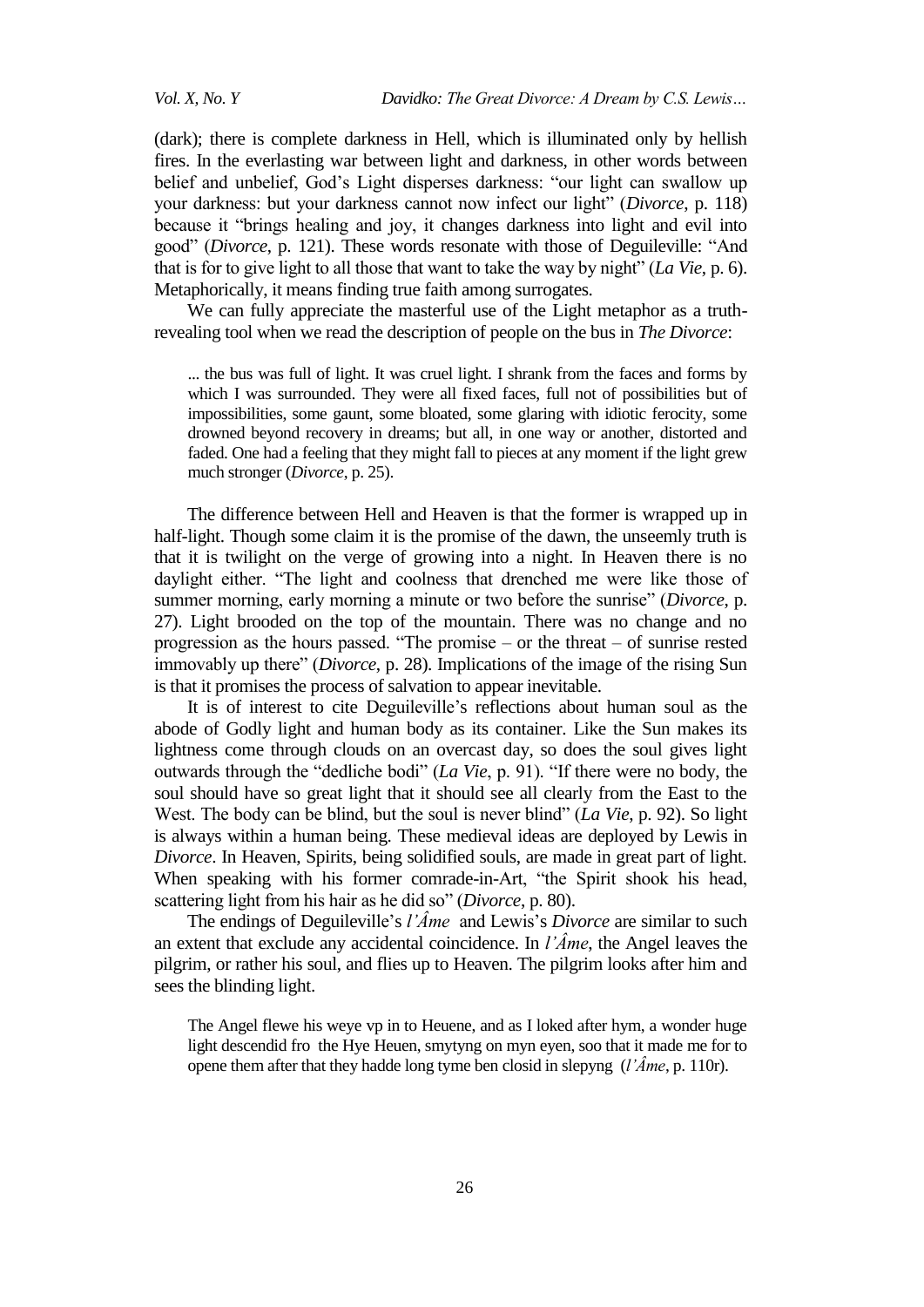[The Angel flew his way up to Heaven, and as I looked after him a wondrous huge light descended from the High Heaven smiting my eyes, so that it made me open them after they had for a long time been closed in sleep.]

The passage has a much deeper meaning than simple waking up from sleep. It implies that the soul saw God's light and opened its heart to God's word, that is Christianity.

In the *Divorce*, the narrator also sees the long-awaited sunrise accompanied by the full chorus of birds that poured from every branch:

... thousand tongues of men and woodland angels and the wood itself sang. "Sleepers" awake! It comes, it comes, it comes." One dreadful glance over my shoulder I essayed – not long enough to see (or did I see?) the rim of the sunrise that shoots Time dead with golden arrows and puts to flight all phantasmal shapes. The light, like solid blocks, intolerable of edge and weight, came thundering upon my head" (*Divorce*, p. 128).

The ending acquires almost Faustian significance. Like blind Faust takes the clattering of shovels digging his grave for people laboring together on free soil and hails the Moment, "Ah, still delay — thou art so Fair" (Goethe 1889, p. 496), so does the narrator mistake in his awakening flashes of bomb blasts that carry death and destruction for the rising Sunlight of Heaven.

## **Conclusion**

The current study has illuminated C.S. Lewis's indebtedness to the works of Deguileville and the European medieval genre of dream vision in building his own fantasy world. We have got insights into how Lewis's interpretation of the most significant theological ideas was affected by Deguileville's explications of the same ideas. The analysis has shown that Deguileville's *Pilgrimages* served as a master analog for the interpretation of complex theological issues, such as righteousness, charity, love, unbelief, and vainglory.

The consistency of imagery and symbols also confirms the interconnectedness of the literary texts. It is only to be expected that the aesthetics of the mid-20th century should have required new visualizations of the environment and allegorical personages. Instead of monsters with six arms or with a horn in the forehead, Lewis introduces his own depictions of personified cardinal sins. All of them are represented by ordinary people who are incarnations of sins but are quite unaware of it and are persistent in misplaced beliefs. He also creates his own symbolic environment of Hell and Heaven different from medieval conventional images. Hell is not a dark dungeon with hellish fires, but a gloomy town with mean streets, dingy lodging houses, always in the rain and twilight. Heaven is not the Garden of Eden, but a recognizable English countryside, which is better suited for communicating the divine truths via dialogs.

Both Deguileville and Lewis are aware of the power of metaphorical language and use it profusely. Deguileville's pilgrimages are rich in verbal and visual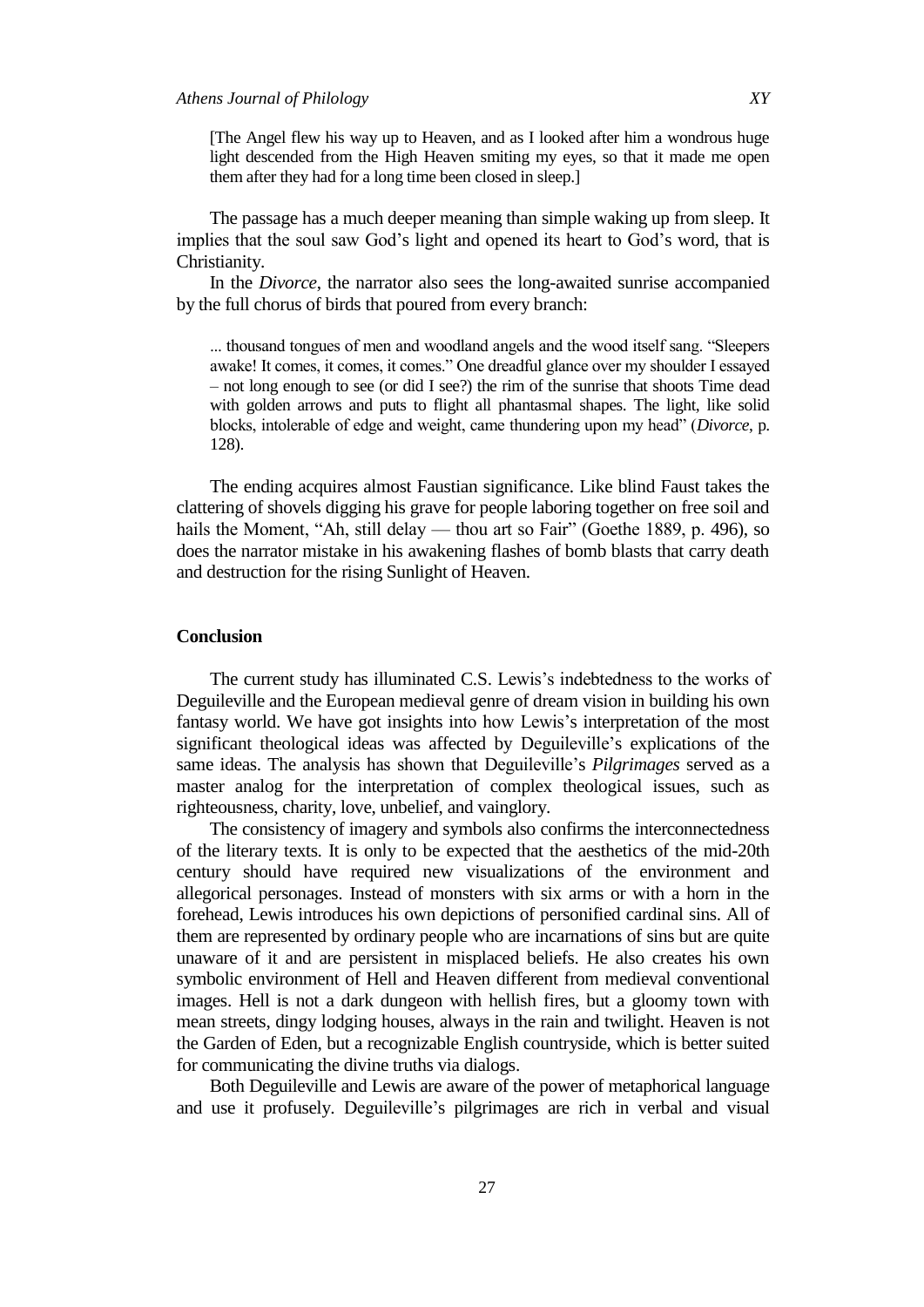metaphors, some of them are common with those of Lewis (the chessboard), others are specific (Heresy cutting the Faith with scissors). The most theologically significant metaphor is "sleep – awakening" in all the three works meaning a transition from unbelief or half-hearted belief to accepting Christ wholeheartedly. Among the devices of the figurative language of special interest is a *double entendre*. It refers not only to individual words, but sentences as well. The word "pilgrimage" means "holy travel" and "human life"; the name *Jerusalem* means "the earthly town" and "heavenly promised town". The sentence "come to the mountains" signifies actual travel and "repent and believe".

C.S. Lewis reproduced both the structure and theological content of the medieval genre for revealing sacred knowledge to twentieth-century readers drawing on Deguileville's pilgrimages as an exegetical source.

#### **References**

- Bayley H (1912) *The lost language of symbolism: an inquiry into the origin of certain letters, words, names, fairy-tales, folklore, and mythologies*. In two volumes. New York: Barnes & Noble
- Boenig R (1983) C.S. Lewis' The Great Divorce and the Medieval Dream Vision. *Mythlore* 10(2): 31–36.
- Cassirer E (1980) *The philosophy of symbolic forms*. New Haven & London: Yale University Press.
- Christopher J (2011) The Dantean structure of The Great Divorce. *Mythlore* 29(3): 77–99.
- Cox S (1999) Free will and foreknowledge in The Great Divorce. *The Lamp-post of the Southern California C.S. Lewis Society* 23(3): 3–10.
- Cust K (1859) *A modern prose translation of the ancient poem of Guillaume de Guileville entitled, The Pylgrymage of Man*. London: Basil Montagu Pickering.
- De Deguileville G (1869) *The Pilgrimage of the Lyf of the Manhode.* Edited by WA Wright. London: Nichols and Sons.
- De Deguileville G (2017) *Le Pélerinage de l'âme.* (The pilgrimage of the soul.) Translated by Eugene Clasby. Tempe Arizona: Medieval and Renaissance Texts and Studies.
- Dunai A (2018) The process of salvation in *Pearl* and *The Great Divorce*. *Mythlore* 37(1): 5–22.
- Goethe JW (1889) *Faust: a tragedy*. Translated by B Taylor. London: Ward, Lock, and Co. Hannay M (1969) C.S. Lewis' Theory of Mythology. *Mythlore* 1(5): 14–24.
- Hilder M (2018) The packed reality of heaven: C.S. Lewis's imaginative re-education of the modern pilgrim. *Sehnsucht: The C.S. Lewis Journal* 12: 93–120.
- Hooper W (1996) *C.S. Lewis: a companion & guide.* San Francisco: HarperSan Francisco.
- Jeffress M, Brown W (2017) Freedom of choice in The Great Divorce: C.S. Lewis' rhetorical vision of afterlife*. The Bulletin of the New York C.S. Lewis Society* 48(2): 1–11.
- Kilby C (1995) *The Christian world of C.S. Lewis*. Michigan, U.S.A.: Grand Rapids, William B. Erdmans Publishing Company.
- Komensky JA (Comenius) (1901) *The labyrinth of the world and the paradise of the heart.* New York: E. P. Dutton & Co.
- Lewis CS (1964) *The discarded image; an introduction to medieval and Renaissance literature*. Cambridge, England: University Press.
- Lewis CS (1984) *The Great Divorce*. New York: Collier Books.